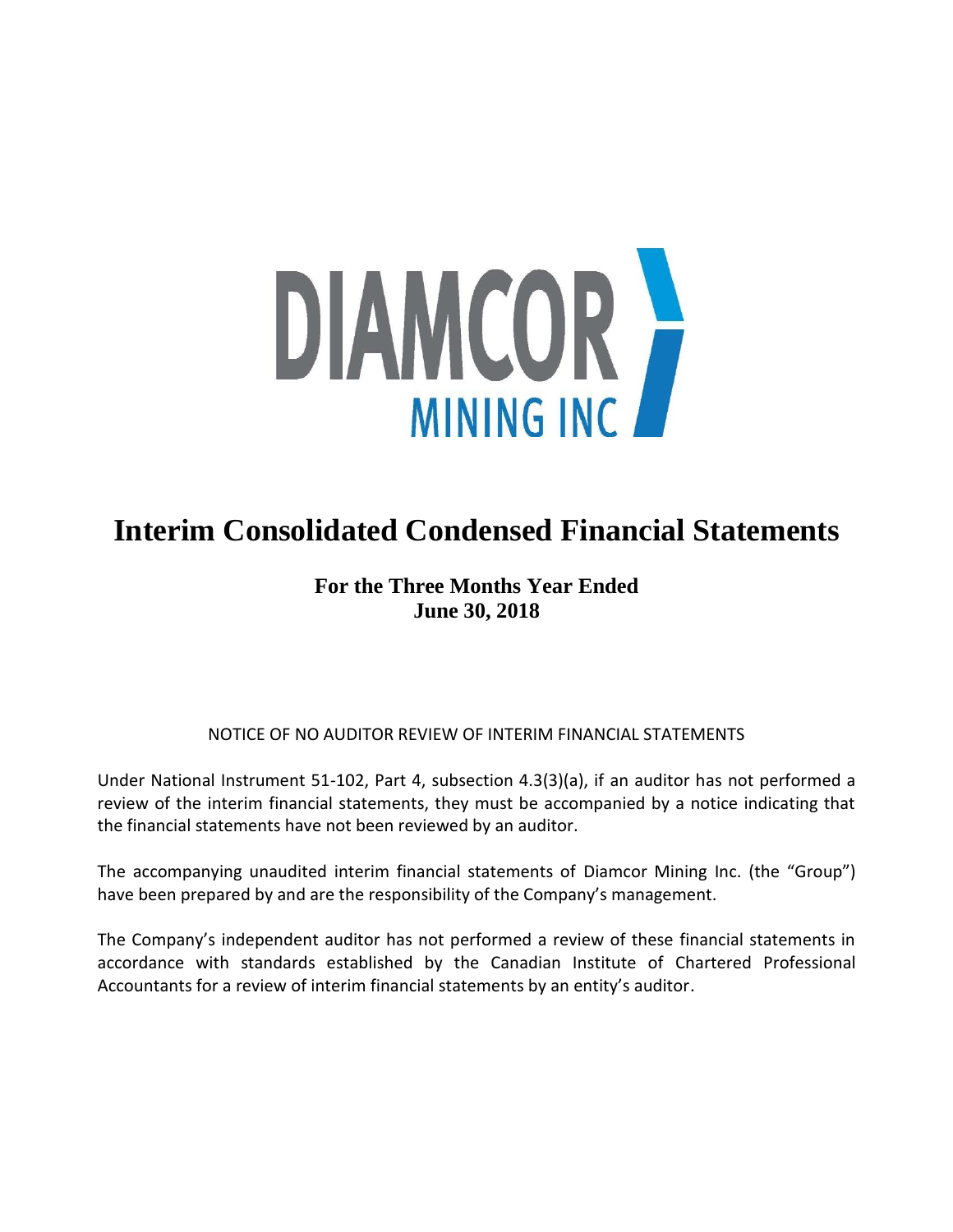# **Diamcor Mining Inc. Consolidated Statements Of Financial Position**

| As at:                                          | June 30<br>2018<br>unaudited | March 31<br>2018<br>audited   |  |
|-------------------------------------------------|------------------------------|-------------------------------|--|
| <b>ASSETS</b>                                   |                              |                               |  |
| <b>CURRENT</b>                                  |                              |                               |  |
| Cash and cash equivalents                       | \$<br>442,076                | \$<br>520,312                 |  |
| Accounts receivable                             | 214,200                      | 604,419                       |  |
| Inventory (Note 2.3)                            | 31,503                       | 196,096                       |  |
| Prepaids                                        | 47,955                       | 31,685                        |  |
|                                                 | 735,734                      | 1,352,512                     |  |
| <b>NON CURRENT</b>                              |                              |                               |  |
| Restricted cash (Note 14)                       | 749,295                      | 851,564                       |  |
| Property, plant and equipment (Note 3)          | 7,828,995                    | 9,178,447                     |  |
| <b>Total assets</b>                             | \$9,314,024                  | \$<br>11,382,523              |  |
| <b>LIABILITIES</b>                              |                              |                               |  |
| <b>CURRENT</b>                                  |                              |                               |  |
| Accounts payable (Note 13)                      | \$<br>871,469                | \$<br>1,954,186               |  |
| Share purchase deposits                         |                              | 500,000                       |  |
| Current portion of long-term debt (Note 4)      | 3,794,129                    | 3,197,686                     |  |
|                                                 | 4,665,598                    | 5,651,872                     |  |
| <b>NON CURRENT</b>                              |                              |                               |  |
| Deferred tax liablity                           | 512,020                      | 581,904                       |  |
| Long-Term Debt (Note 4)                         |                              | 512,522                       |  |
| Decommissioning Liability (Note 5)              | 262,319                      | 296,084                       |  |
| Due to Nozala Investments (Note 4)              | 1,553,275                    | 1,708,779                     |  |
| <b>Total liabilities</b>                        | 6,993,212                    | 8,751,161                     |  |
|                                                 |                              |                               |  |
| <b>EQUITY</b>                                   |                              |                               |  |
| Share capital (Note 6)                          | 32,970,323                   | 31,278,037                    |  |
| Contributed surplus (Note 7)                    | 10,448,426                   | 10,448,426                    |  |
| Warrants (Note 6)                               | 3,095,992                    | 2,789,514                     |  |
| Accumulated other comprehensive loss<br>Deficit | (4,282,227)                  | (4,461,901)<br>(32, 611, 467) |  |
| <b>Total equity</b>                             | (33,886,364)<br>8,346,150    | 7,442,609                     |  |
| Non-controlling interests                       | (6,025,338)                  | (4,811,247)                   |  |
| Equity attributable to owners of the parent     | 2,320,812                    | 2,631,362                     |  |
| <b>Total liabilities and equity</b>             | 9,314,024<br>\$              | \$<br>11,382,523              |  |
|                                                 |                              |                               |  |

# **COMMITMENTS** (Note 12) **SUBSEQUENT EVENTS** (Note 16)

| On behalf of the board |  |
|------------------------|--|
| "Dean Taylor"          |  |
| "Sheldon Nelson"       |  |

Director

Director

The accompanying notes are an integral part of these consolidated financial statements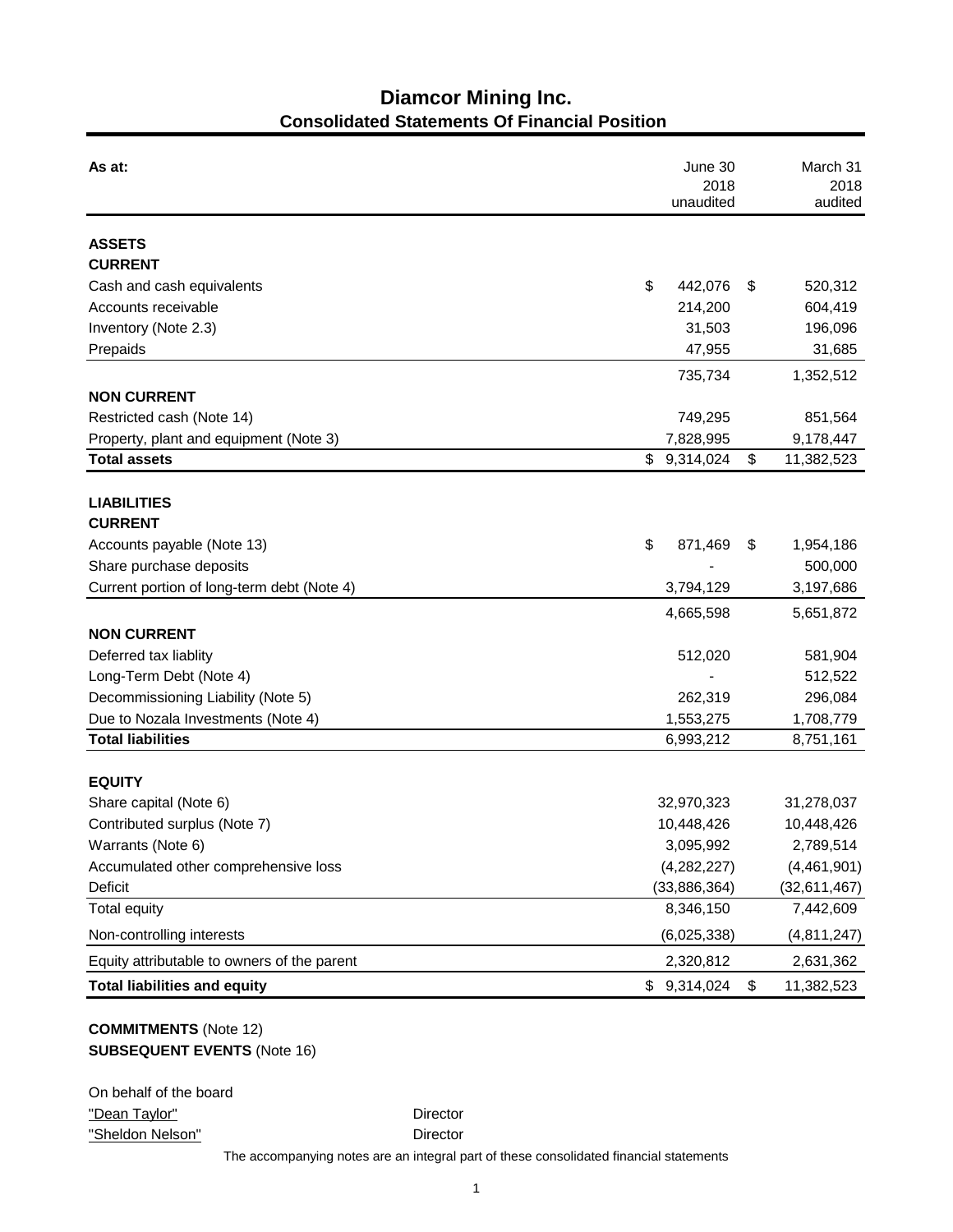|                                                         | For the<br>three months ended<br>June 30, 2018 |                           | For the<br>three months ended<br>June 30, 2017 |
|---------------------------------------------------------|------------------------------------------------|---------------------------|------------------------------------------------|
| <b>SALES</b>                                            | \$<br>193,606                                  | \$                        | 2,476,234                                      |
| <b>OPERATING EXPENSES</b>                               | 698,713                                        | \$                        | 2,201,382                                      |
| <b>NET INCOME</b>                                       | \$<br>(505, 107)                               | $\boldsymbol{\mathsf{S}}$ | 274,852                                        |
| <b>GENERAL AND ADMINISTRATIVE EXPENSES</b>              |                                                |                           |                                                |
| Accretion and depreciation (Note 3 and 5)               | 305,934                                        |                           | 350,281                                        |
| Consulting fees                                         | 59,000                                         |                           | 49,578                                         |
| Insurance                                               | 21,665                                         |                           | 23,594                                         |
| Interest and bank charges                               | 139,145                                        |                           | 174,306                                        |
| Office                                                  | 27,353                                         |                           | 17,617                                         |
| <b>Professional fees</b>                                | 41,919                                         |                           | 39,495                                         |
| Promotion and investor relations                        | 184,046                                        |                           | 14,791                                         |
| Salaries and wages                                      | 157,782                                        |                           | 207,568                                        |
| Transfer agent and regulatory fees                      | 12,891                                         |                           | 28,655                                         |
| Travel                                                  | 36,311                                         |                           | 25,776                                         |
|                                                         | 986,046                                        |                           | 931,661                                        |
| <b>LOSS FROM OPERATIONS</b>                             | \$<br>(1,491,153)                              | \$                        | (656, 809)                                     |
| <b>OTHER INCOME AND EXPENSES</b>                        |                                                |                           |                                                |
| Interest and other Income                               | 13,830                                         |                           | 10,666                                         |
| Loss disposal of assets                                 |                                                |                           | (434)                                          |
| Foreign exchange                                        | (1, 817)                                       |                           | (5, 525)                                       |
|                                                         | 12,013                                         |                           | 4,707                                          |
| <b>NET LOSS FOR THE PERIOD</b>                          | \$<br>(1,479,140)                              | \$                        | (652, 102)                                     |
|                                                         |                                                |                           |                                                |
| <b>OTHER COMPREHENSIVE GAIN (LOSS)</b>                  |                                                |                           |                                                |
| Items to be reclassified subsequently to profit or loss |                                                |                           |                                                |
| Foreign currency translation loss                       | \$<br>$(830, 174)$ \$                          |                           | (13, 497)                                      |
| TOTAL COMPREHENSIVE LOSS FOR THE PERIOD                 | \$<br>$(2,309,314)$ \$                         |                           | (665, 599)                                     |
| Total net loss attributable to:                         |                                                |                           |                                                |
| Non-controlling interests                               | \$<br>$(204, 243)$ \$                          |                           | (212, 422)                                     |
| Equity holders of parent                                | (1, 274, 897)                                  |                           | (439, 680)                                     |
|                                                         | \$<br>(1,479,140)                              | \$                        | (652, 102)                                     |
|                                                         |                                                |                           |                                                |
| Total comprehensive loss attributable to:               |                                                |                           |                                                |
| Non-controlling interests                               | \$<br>(1,214,091)                              | \$                        | (222, 492)                                     |
| Equity holders of parent                                | \$<br>(1,095,223)                              | \$                        | (443,107)                                      |
|                                                         | \$<br>(2,309,314)                              | \$                        | (665, 599)                                     |
| Loss per share - basic and diluted (Note 6)             | \$<br>$(0.02)$ \$                              |                           | (0.01)                                         |
|                                                         |                                                |                           |                                                |

# **Diamcor Mining Inc. Consolidated Statements of Loss and Comprehensive Loss**

The accompanying notes are an integral part of these consolidated financial statements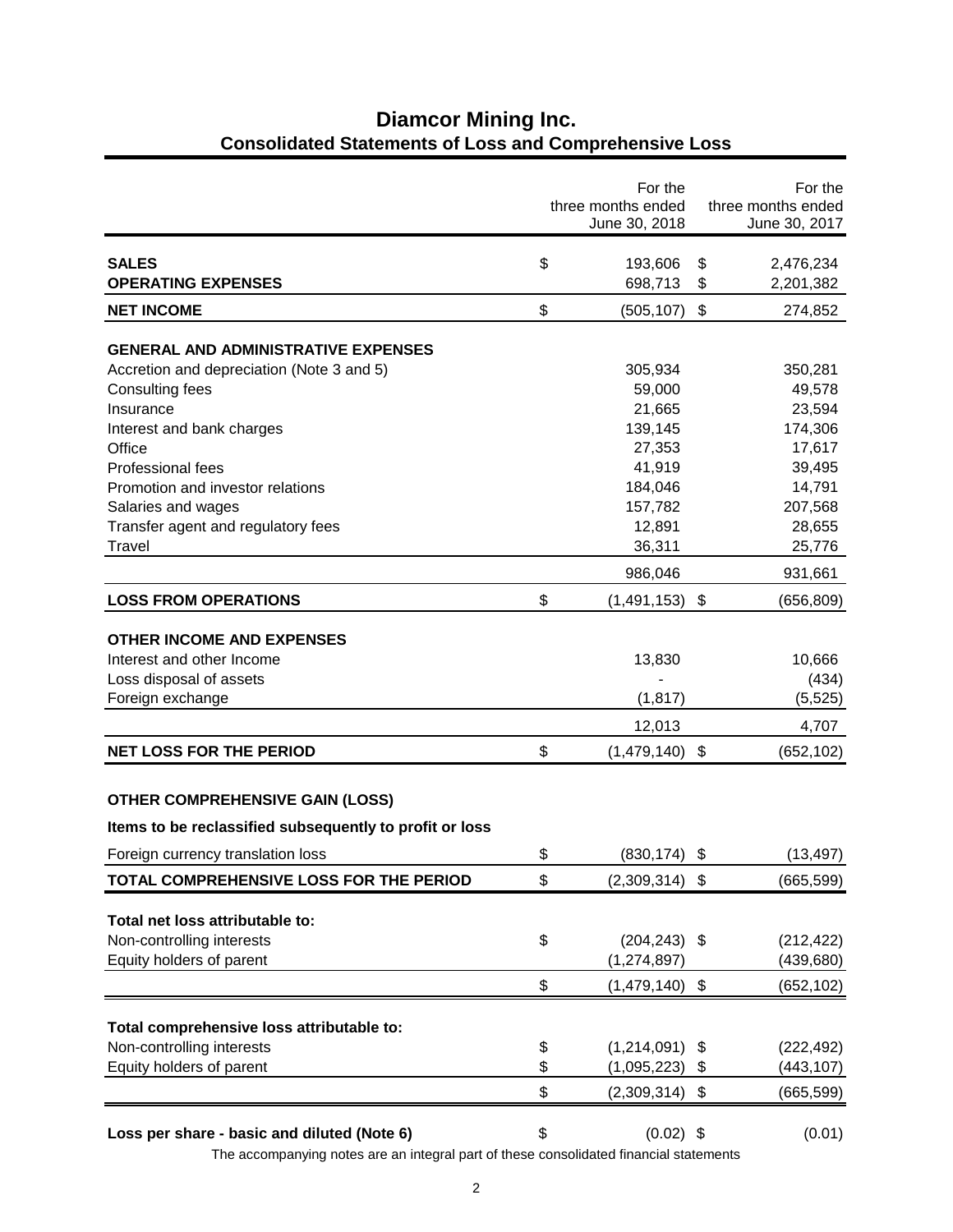|                                                                 | For the<br>three months ended<br>June 30, 2018 | For the<br>three months ended<br>June 30, 2017 |
|-----------------------------------------------------------------|------------------------------------------------|------------------------------------------------|
| <b>CASH FLOWS FROM OPERATING ACTIVITIES</b>                     |                                                |                                                |
| Net (loss) for the period                                       | \$<br>$(1,479,140)$ \$                         | (652, 102)                                     |
| Items not affecting cash                                        |                                                |                                                |
| Accretion and depreciation (Note 3 and 5)                       | 305,934                                        | 350,281                                        |
| Foreign exchange                                                | (589, 216)                                     | (88, 888)                                      |
| Change in estimate of decommissioning liability (Note 5)        | (3,703)                                        | (708)                                          |
| Loss on sale of property, plant and equipment (Note 3)          |                                                | 434                                            |
| Interest on long-term debt                                      | 136,977                                        | 158,984                                        |
| Changes in non-cash working capital                             |                                                |                                                |
| Accounts payable                                                | 601,330                                        | (428, 150)                                     |
| Share purchase deposit                                          | (500,000)                                      |                                                |
| Accounts receivable                                             | 360,357                                        | (435, 912)                                     |
| Inventory                                                       | 150,528                                        | 508,517                                        |
| Prepaids                                                        | (16, 342)                                      | (9,756)                                        |
|                                                                 |                                                |                                                |
| Cash flow used in operating activities                          | (1,033,275)                                    | (597, 300)                                     |
| <b>CASH FLOWS FROM INVESTING ACTIVITIES</b>                     |                                                |                                                |
| Proceeds on disposal of property, plant and equipment (Note 3)  |                                                | 87                                             |
| Purchase of property, plant and equipment (Note 3)              | (33, 879)                                      | (263,002)                                      |
|                                                                 |                                                |                                                |
| Cash flow used in investing activities                          | (33, 879)                                      | (262, 915)                                     |
| <b>CASH FLOWS FROM FINANCING ACTIVITIES</b>                     |                                                |                                                |
| Repayment of long term debt                                     |                                                | (1,967,986)                                    |
| Proceeds from issuance of units net of issue costs (Note 6)     | 1,998,764                                      | 4,122,488                                      |
|                                                                 |                                                |                                                |
| Cash flow generated by financing activities                     | 1,998,764                                      | 2,154,502                                      |
| Effect of change in exchange rate for cash and cash equivalents | (1,009,846)                                    | (10,067)                                       |
| Increase (decrease) in cash and cash equivalents                | (78, 236)                                      | 1,284,220                                      |
| Cash and cash equivalents - beginning of year                   | 520,312                                        | 264,937                                        |
| Cash and cash equivalents - end of period                       | \$<br>442,076                                  | \$<br>1,549,157                                |

# **Diamcor Mining Inc. Consolidated Statements Of Cash Flows**

The accompanying notes are an integral part of these consolidated financial statements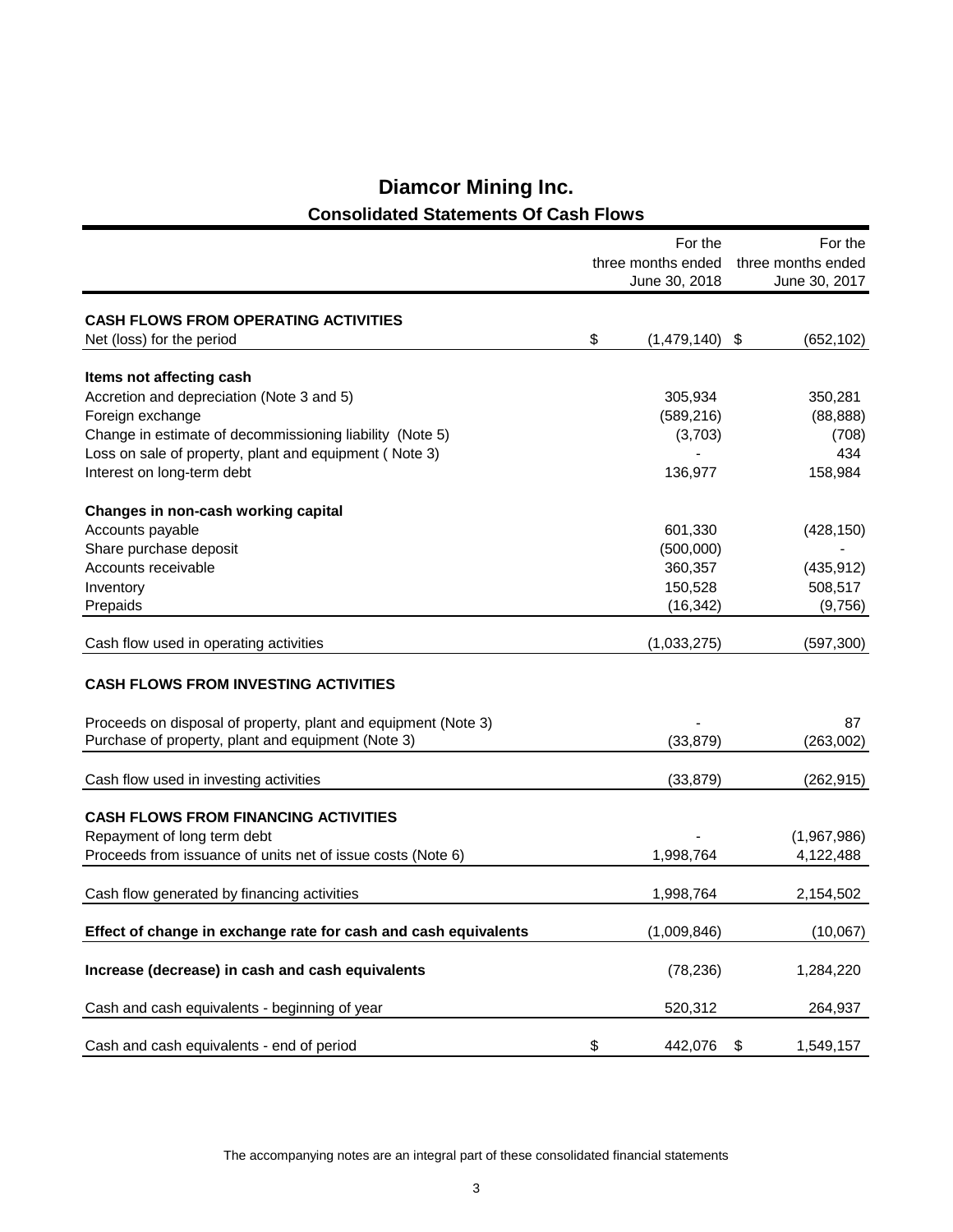# **Consolidated Statement Of Changes In Equity DIAMCOR MINING INC.**

|                               | <b>Share Capital</b>     | Contributed<br>Surplus   | Warrants    | Deficit        | Accumulated<br>Other<br>Comprehensive<br>Loss | Non-controllling<br>Interests | Total<br>Shareholders'<br>Equity |
|-------------------------------|--------------------------|--------------------------|-------------|----------------|-----------------------------------------------|-------------------------------|----------------------------------|
| Balance - March 31, 2017      | 28,088,222               | 8,898,224                | 3,407,043   | (29, 576, 923) | (4, 299, 330)                                 | (4,008,822)                   | 2,508,414                        |
| Private placement (Note 6)    | 3,280,700                | $\overline{\phantom{a}}$ | 932,673     |                |                                               |                               | 4,213,373                        |
| Share issuance costs (Note 6) | (90, 885)                |                          |             |                |                                               |                               | (90, 885)                        |
| Expiry of warrants (Note 6)   | $\overline{\phantom{a}}$ | 1,550,202                | (1,550,202) |                |                                               |                               |                                  |
| Net loss for the year         |                          |                          | ٠           | (3,034,544)    |                                               | (1,537,053)                   | (4,571,597)                      |
| Foreign exchange              |                          |                          |             |                | (162, 571)                                    | 734,628                       | 572,057                          |
| Balance - March 31, 2018      | 31,278,037               | 10,448,426               | 2,789,514   | (32,611,467)   | (4,461,901)                                   | (4,811,247)                   | 2,631,362                        |
| Private placement (Note 6)    | 1,694,104                | $\overline{\phantom{a}}$ | 306,478     |                |                                               |                               | 2,000,582                        |
| Share issuance costs (Note 6) | (1, 818)                 |                          | -           |                |                                               |                               | (1,818)                          |
| Net loss for the year         |                          |                          | ٠           | (1,274,897)    |                                               | (204, 243)                    | (1,479,140)                      |
| Foreign exchange              |                          |                          |             |                | 179,674                                       | (1,009,848)                   | (830, 174)                       |
| Balance - June 30 2018        | 32,970,323               | 10,448,426               | 3,095,992   | (33,886,364)   | (4,282,227)                                   | (6,025,338)                   | 2,320,812                        |
| Balance June 30 2017          | 31,204,739               | 9,438,982                | 3,872,256   | (30,016,603)   | (4,302,761)                                   | (4,231,310)                   | 5,965,303                        |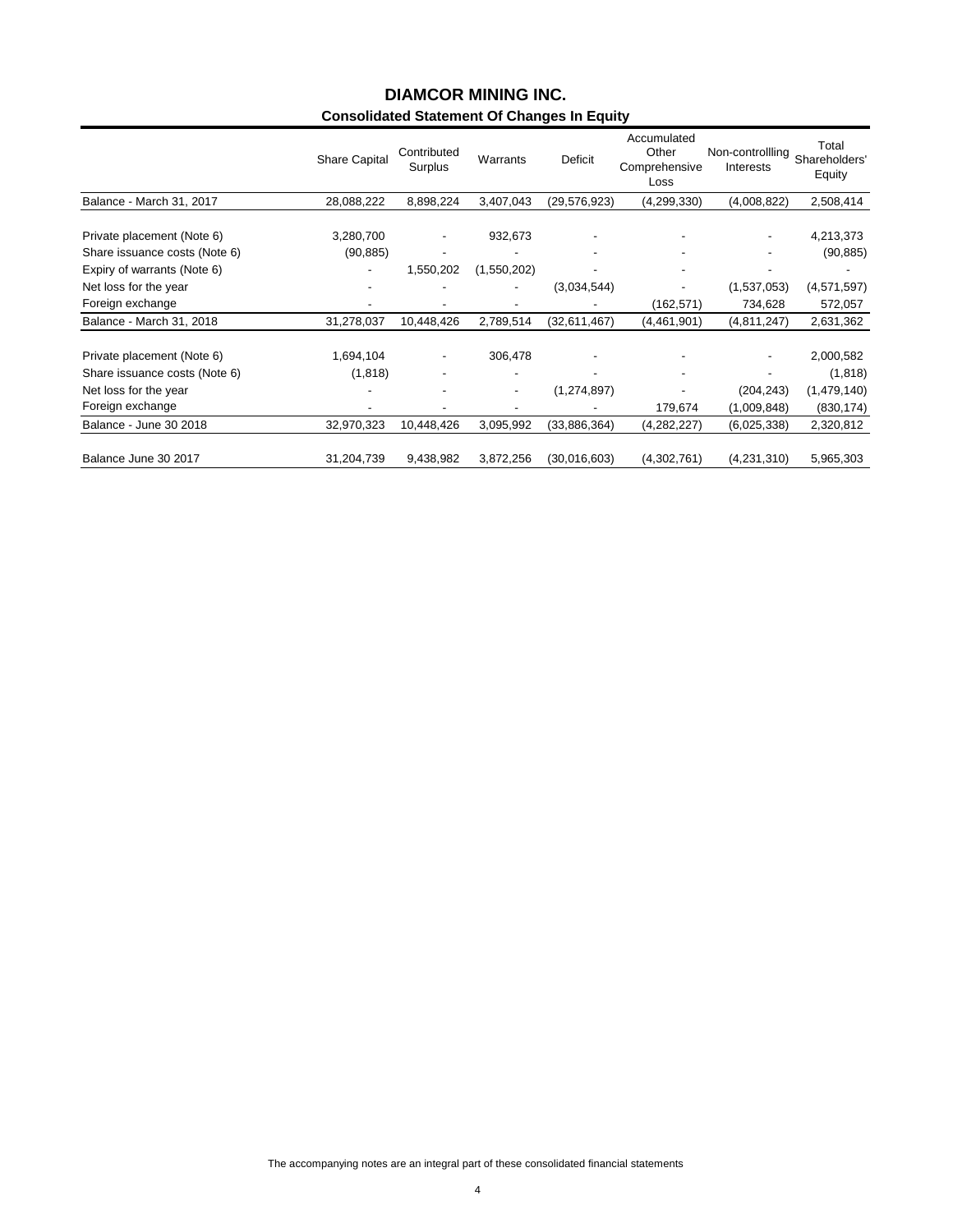# **1. Nature of Operations**

Diamcor Mining Inc. (the "Company") was incorporated under the Company Act of British Columbia, now the Business Corporations Act (British Columbia). Its principal business activity is the identification, acquisition, exploration, evaluation, operation, and advancement of unique diamond-based resource properties with a specific focus on the mining segment of the diamond industry through its subsidiaries, DMI Minerals South Africa (Pty) Ltd., and DMI Diamonds South Africa (Pty) Ltd. (formally Blue Dust 25 (Pty) Ltd), (together the "Group").

These consolidated financial statements were authorized for issuance by the Board of Directors on August 29, 2018. The Company's address is 630, 1620 Dickson Avenue Kelowna, British Columbia VIY 9Y2, Canada.

Management routinely plans future activities including forecasting future cash flows for its internal use. Management has reviewed their plan with the Directors and has collectively formed a judgment that the Group has adequate resources to continue as a going concern for the foreseeable future, which Management and the Directors have defined as being at least the next 12 months. In arriving at this judgment, Management has prepared the cash flow projections of the Group, which incorporates a detailed cash flow modeling through the current fiscal year. Directors have reviewed this information provided by Management and have considered the information in relation to the financing uncertainties in the current economic climate and the financial resources available to the Group. The expected cash flows have been modeled based on anticipated revenue streams with debt funding programmed into the model and reducing over time. Sensitivities have been applied to this model in relation to revenues not achieving anticipated levels. Key assumptions used in the future cash flow amounts are selling price and rough diamonds sold in the period and the assumption that the Group will move to full scale operations after completion of trial mining and bulk sampling

The Directors have considered the: (i) base of investors and debt lenders historically available to the Group; (ii) global capital markets; (iii) sources of Group income; (iv) cash generation and (v) debt amortization levels. Considering the above, Management and Directors are satisfied that the Group has access to adequate resources to continue as a going concern for at least the next 12 months. Factors that may negatively affect the Groups 12-month operating plan include as follows: Global trade and tariff disputes, geo-political events and the impact on capital markets, and commodity prices.

For these reasons, they continue to adopt the going concern basis in preparing the consolidated financial statements.

#### **Basis of Preparation and Statement of Compliance**

The Interim consolidated condensed financial statements of the Group have been prepared in accordance with International Financial Reporting Standards ("IFRS") as issued by the International Accounting Standards Board ("IASB"). The consolidated financial statements have been prepared on a historical cost basis. The interim consolidated condensed financial statements are presented in Canadian dollars, which is the Group's presentation currency.

These interim consolidated condensed financial statements, including comparatives, have been prepared in accordance with International Accounts Standards ("IAS") 34, "Interim Financial Reporting" using accounting policies consistent with IFRS by the IASB and Interpretations issued by the International Financial Reporting Interpretations Committee ("IFRIC").

#### **2.1. Basis of consolidation**

The Interim consolidated condensed financial statements comprise the financial statements of the Group as at June 30, 2018. Subsidiaries are fully consolidated. The financial statements of the subsidiaries are prepared for the same reporting period as the Group, using consistent accounting policies. All intra-group balances, transactions and unrealized gains and losses resulting from intra-group transactions are eliminated in full. Where the ownership of a subsidiary is less than 100%, and therefore a non-controlling interest exists, any losses of that subsidiary are attributed to the non-controlling interest even if that results in a deficit balance.

Details of the Group's subsidiaries as at June 30, 2018 are as follows:

|                                      | <b>Place of</b> |                 |                   |                            |
|--------------------------------------|-----------------|-----------------|-------------------|----------------------------|
| Name                                 | Incorporation   | <b>Interest</b> | <b>Operations</b> | <b>Functional Currency</b> |
| DMI Diamonds South Africa (Pty) Ltd. | South Africa    | 100%            | Active            | South African Rand         |
| DMI Minerals South Africa (Pty) Ltd. | South Africa    | 70%             | Active            | South African Rand         |

DMI Minerals South Africa (Pty) Ltd. is the only entity involved in the incidental recovery of rough diamonds as a result of ongoing commissioning and testing operations. DMI Diamonds South Africa (Pty) Ltd. was incorporated for the purpose of leasing mining and production equipment to DMI Minerals South Africa (Pty) Ltd.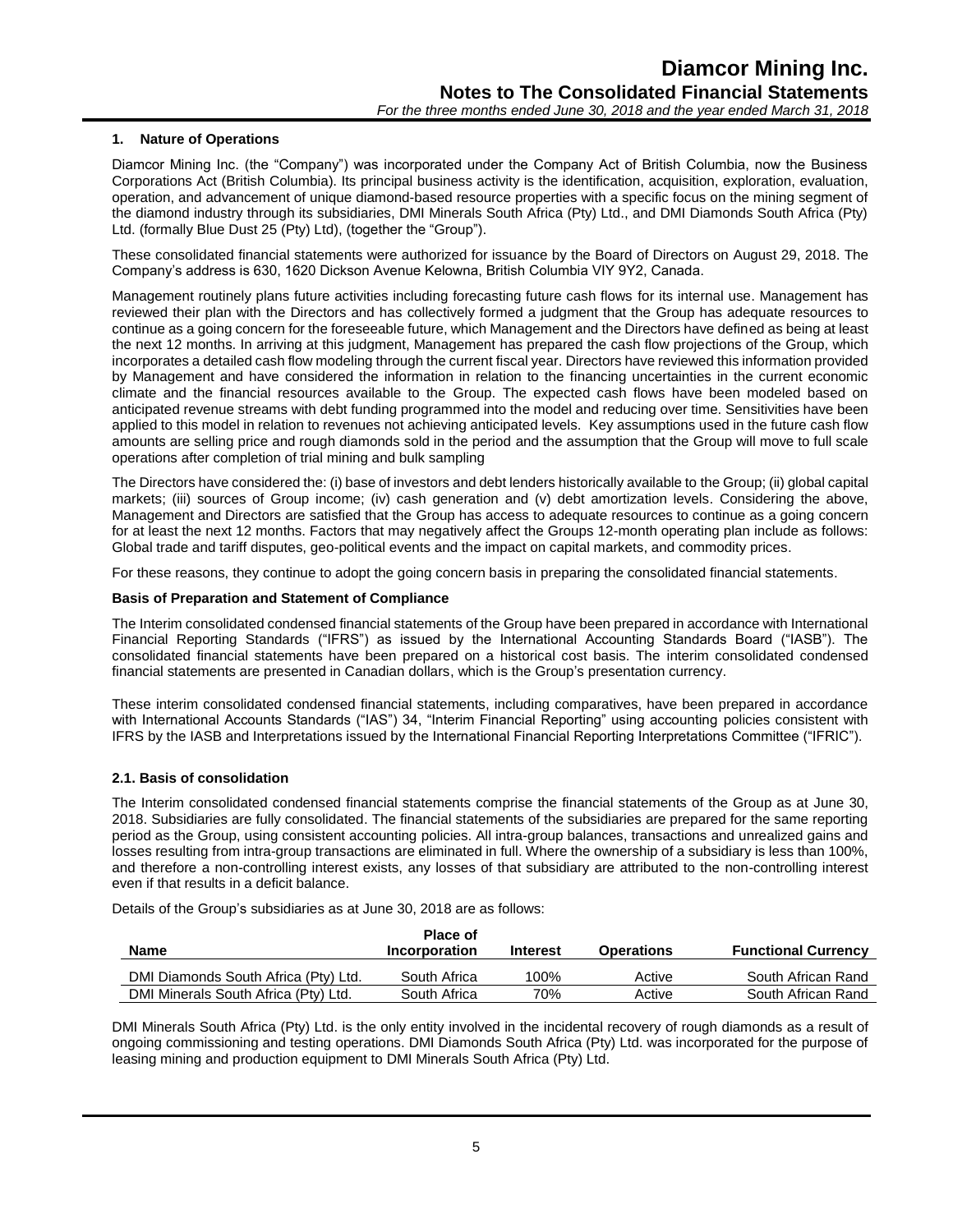*For the three months ended June 30, 2018 and the year ended March 31, 2018*

# **2.2 Significant accounting judgments estimates and assumptions**

The preparation of the Group's interim consolidated condensed financial statements in conformity with IFRS requires management to make judgments, estimates and assumptions that affect the reported amounts of assets, liabilities and contingent liabilities at the date of the consolidated financial statements and reported amounts of revenues and expenses during the reporting period. Estimates and assumptions are continuously evaluated and are based on Management's experience and other factors, including expectations of future events that are believed to be reasonable under the circumstances. However, actual outcomes can differ from these estimates. Information about significant areas of estimation uncertainty considered by Management in preparing the interim consolidated condensed financial statements is described below.

# *Mine development costs*

Certain direct costs related to the acquisition, advancement and exploration of the mining properties are capitalized until the technical feasibility and commercial viability of the property is determined. Viability of the project is determined using management's assessment of several factors including operational levels, mineral recovery levels, attainment of required mining permits, and other relevant factors. Until technical feasibility and commercial viability is achieved, the Group will continue to follow their significant accounting policy for mine development costs. The timing of commercial viability also has an impact on the going concern assumption. Currently, the Group anticipates a final decision to move to full scale mining and commercial levels of operations in fiscal 2018/19 after performing an evaluation of certain economic factors. The Mine development costs recognized during development are not depreciated until they become available for use, as intended by management.

# *Mining Property*

Title to mining properties involves certain inherent risks due to the difficulties of determining the validity of certain claims as well as the potential for problems arising from the frequently ambiguous conveyance history characteristic of many mining properties. The Group has diligently investigated rights of ownership of all the mineral concessions in which it has an interest and, to the best of its knowledge, all agreements relating to such ownership rights are in good standing. However, this should not be construed as a guarantee to title. The concessions may be subject to prior claims, agreements or transfers and rights of ownership may be affected by undetected defects.

# *Reserve and resource estimates*

Diamond reserves are estimates of the amount of diamonds that can be economically and legally extracted from the Group's mining properties. The Group does not currently have any diamond reserves due to the nature and type of the resource. The Group has assigned inferred resources to the project based on information compiled by appropriately qualified persons relating to the geological data on the size, depth and shape of the ore body, and requires complex geological judgments to interpret the data. The estimation of resources is based upon factors such as estimates of foreign exchange rates, commodity prices, future capital requirements, and production costs along with geological assumptions and judgments made in estimating the size and grade of the ore body. Changes in the resource estimates may impact upon the carrying value of mine development cost, mine properties, property, plant and equipment, decommissioning liability, recognition of deferred tax assets, and depreciation charges.

# *Impairment of non-financial assets*

At each reporting period, the Group assesses each cash generating unit ("CGU") to determine whether any indication of impairment exists. Where an indicator of impairment exists, a formal estimate of the recoverable amount is made, which is the higher of the fair value less costs of disposal and value in use. As at June 30, 2018 and March 31, 2018, there were no indicators of impairment based on the following factors:

- a. The mining rights are not expected to expire in the near term;
- b. The Group is continuing with further advancement and development of the project and acquiring further property, plant and equipment; and
- c. Current information suggests there are significant inferred resources that demonstrate the potential to deliver future economic benefits, although the economic viability of such mineral resources has not yet been assessed.

# *Recovery of deferred tax assets*

Judgment is required in determining whether deferred tax assets are recognized on the consolidated statement of financial position. Deferred tax assets, including those arising from un-utilized tax losses, require management to assess the likelihood that the Group will generate taxable earnings in future periods, in order to utilize recognized deferred tax assets. Estimates of future taxable income are based on forecast cash flows from operations and the application of existing tax laws in each jurisdiction. To the extent that future cash flows and taxable income differ significantly from estimates, the ability of the Group to realize the net deferred tax assets recorded at the reporting date could be impacted. Additionally, future changes in tax laws in the jurisdictions in which the Group operates could limit the ability of the Group to obtain tax deductions in future periods.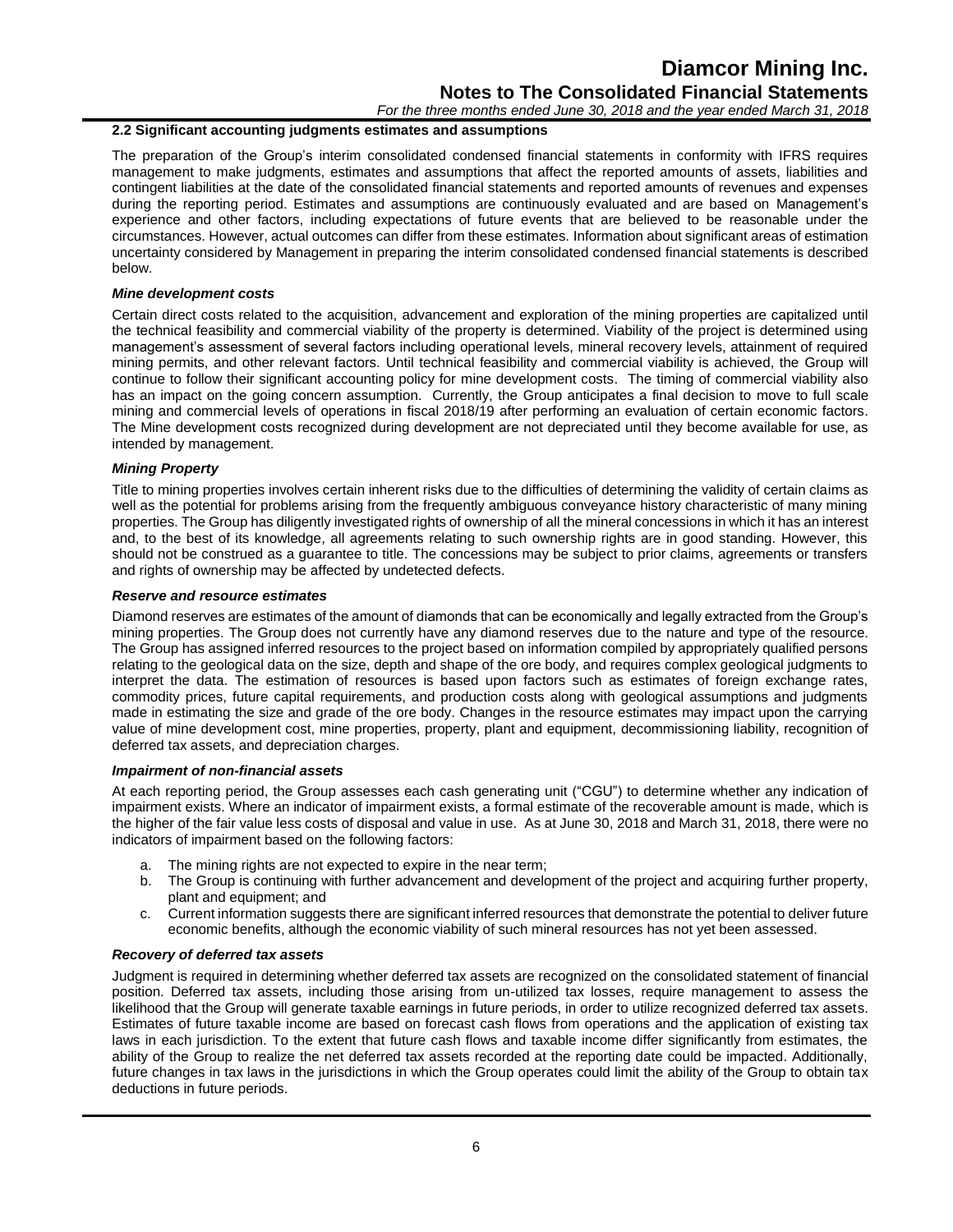# *Provisions*

In the determination of provisions, Management is required to make a significant number of estimates and assumptions with respect to activities that will occur in the future including the ultimate amounts and timing of settlements, inflation factors, risk-free discount rates, and expected changes in legal, regulatory, environmental and political environments. A change in any one of the assumptions could impact estimated future obligations and in return, profit or loss, and in the case of the decommissioning liability, property, plant and equipment balances.

# **Determination of Cash Generating Units (CGU)**

The Group's assets are aggregated into CGUs for calculating impairment. CGUs are based on an assessment of the unit's ability to generate independent cash inflows. The determination of the Group's CGUs was based on management's judgement in regard to shared infrastructure, geographical proximity and similar exposure to market risk and materiality. The Group has 1 CGU at June 30, 2018 (March 31, 2018 – 1 CGU).

# **2.3 Summary of significant accounting policies**

# *Cash and cash equivalents*

Cash and cash equivalents in the consolidated statement of financial position comprise cash at banks and at hand and short-term deposits with an original maturity of three months or less.

# *Inventory*

Rough diamonds are physically measured or estimated and valued at the lower of cost or net realizable value. Net realizable value is the estimated selling price in the ordinary course of business, less estimated costs of selling the final product. Cost is determined by the weighted average method and comprises direct purchase costs and an appropriate portion of fixed and variable overhead costs incurred in converting materials into finished goods. At June 30, 2018, there was \$31,503 (March 31, 2018 - \$196,096) in rough diamond inventory.

# *Mine development costs*

Management has elected to capitalize to mine development costs comprising certain expenditures, namely professional fees, site sampling costs, and mining rights until the commencement of commercial production. All assets included in mine development assets have been transferred to property, plant and equipment. Capitalized expenditures are not depreciated until the assets are ready for their intended use and after sustainable production levels have been achieved.

Impairment is tested in the same way as other non-financial assets. The recorded cost of mineral claims and exploration costs represents costs incurred and are not intended to reflect present or future values. The ultimate recovery of such capitalized costs is dependent upon the discovery and development of economic reserves or the sale of mineral rights. Exploration and evaluation assets are assessed for impairment upon the transfer to property, plant and equipment.

# *Property, plant and equipment*

Items of property, plant and equipment are stated at cost, less accumulated depreciation and accumulated impairment losses. The initial cost of an asset comprises its purchase price or construction cost, any costs directly attributable to bringing the asset into operation, the initial estimate of the decommissioning liability, and for qualifying assets, borrowing costs. The purchase price or construction cost is the aggregate amount paid and the fair value of any other consideration given to acquire the asset. When a mine construction project moves into the production stage, the capitalization of certain mine construction costs ceases, and costs are either regarded as part of the cost of inventory or expensed, except for costs which qualify for capitalization relating to mining asset additions or improvements or mineable reserve development.

Accumulated mine development costs will be depleted on a unit-of-production basis over the economically recoverable reserves of the mine concerned, except in the case of assets whose useful life is shorter than the life of the mine, in which case the straight-line method is applied based on the life of the asset. Rights and concessions are depleted on the unit-ofproduction basis over the total reserves of the relevant area. The unit-of-production rate for the depletion of mine development costs takes into account expenditures incurred to date, together with sanctioned future development expenditures.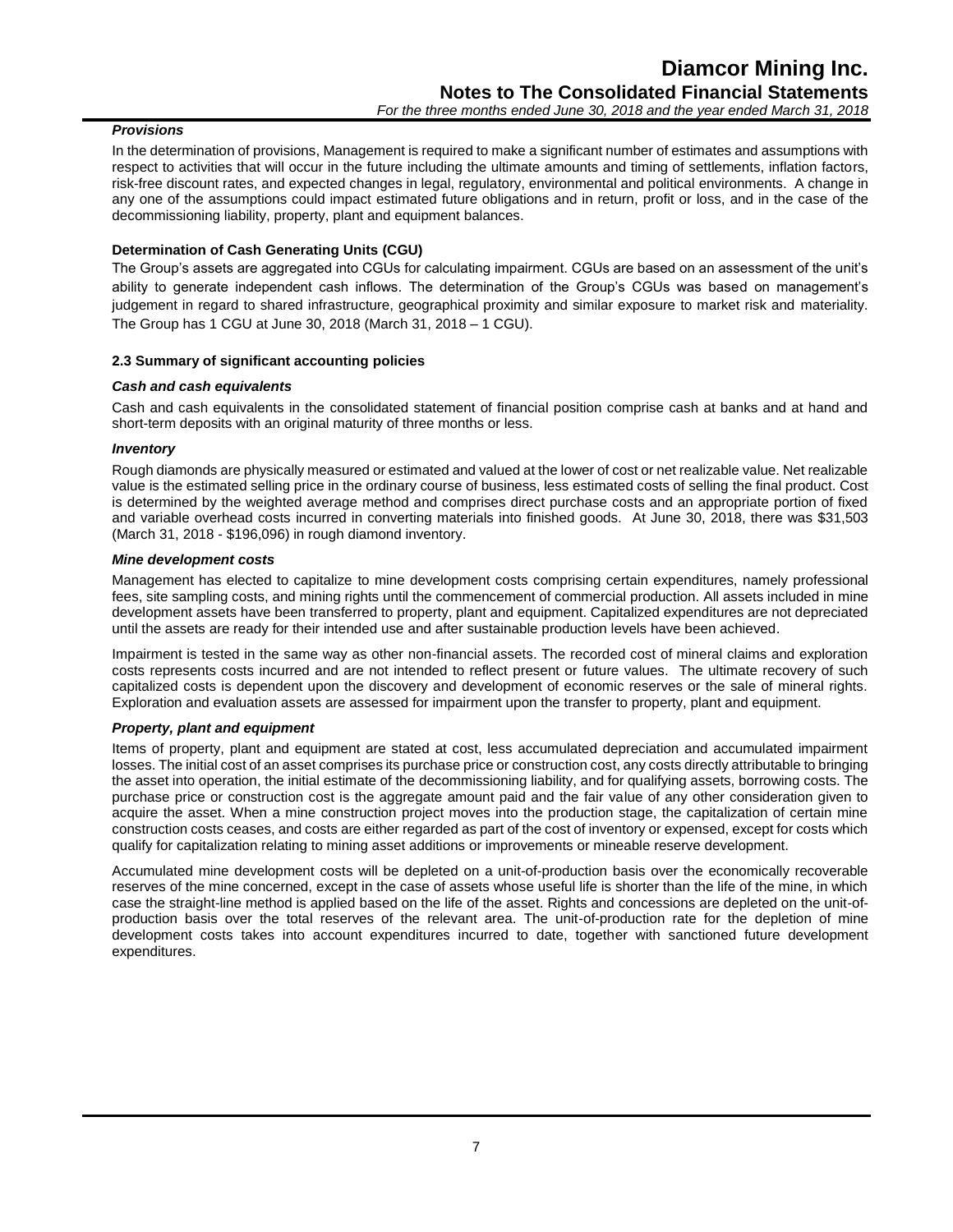*For the three months ended June 30, 2018 and the year ended March 31, 2018*

Other plant and equipment such as mobile mine equipment are generally depreciated over their estimated useful lives as follows:

| ÷. | Office equipment       | 15-20% declining balance |
|----|------------------------|--------------------------|
|    | Computers              | 15-45% declining balance |
|    | Motor vehicles         | 4 year straight-line     |
|    | Plant and equipment    | 7 year straight-line     |
|    | Leasehold improvements | 4 year straight-line     |

An item of property, plant and equipment and any significant part initially recognized is derecognized upon disposal or when no future economic benefits are expected from its use or disposal. Any gain or loss arising on derecognition of the asset (calculated as the difference between the net disposal proceeds and the carrying amount of the asset) is included in profit or loss when the asset is derecognized. The asset's residual values, useful lives and methods of depreciation are reviewed at each reporting period and adjusted prospectively if appropriate.

# *Impairment of non-financial assets*

The carrying amounts of financial assets are reviewed for impairment whenever facts and circumstances suggest that the carrying amounts may not be recoverable. If there are indicators of impairment, the recoverable amount of the asset is estimated in order to determine the extent of any impairment. The recoverable amount of an asset is determined as the higher of its fair value less costs of disposal and its value in use. An impairment loss exists if the asset's carrying amount exceeds the recoverable amount and is recorded as an expense immediately. Where the asset does not generate cash inflows that are independent from other assets, the recoverable amount of the CGU to which the asset belongs is determined.

Value in use is determined as the present value of the future cash flows expected to be derived from an asset or CGU. The estimated future cash flows are discounted to their present value using a pre-tax discount rate that reflects current market assessments of the time value of money and the risks specific to the asset for which estimates of future cash flows have not been adjusted. Fair value is the price that would be received to sell an asset or paid to transfer a liability in an orderly transaction between market participants at the measurement date. For mining assets, fair value less costs of disposal are often estimated using a discounted cash flow approach as a fair value from an active market or when a binding sale agreement is not readily available. Estimated future cash flows are calculated using estimated future prices, mineral reserves and resources, operating and capital costs. All assumptions used are those that an independent market participant would consider appropriate.

Tangible assets that have been impaired in prior periods are tested for possible reversal of impairment whenever events or changes in circumstances indicate that the impairment has reversed. If the impairment has reversed, the carrying amount of the asset is increased to its recoverable amount but not beyond the carrying amount that would have been determined had no impairment loss been recognized for the asset in the prior periods. A reversal of an impairment loss is recognized in profit or loss immediately.

# **Stripping Costs**

Mining costs associated with stripping activities in an open pit mine are expensed unless the stripping activity can be shown to represent a betterment to the mineral property, in which case the stripping costs would be capitalized and included in deferred mineral property costs within mining assets. IFRIC 20, Stripping costs in the production phase of a surface mine ("IFRIC 20"), specifies the accounting for costs associated with waste removal (stripping) during the production phase of a surface mine. When the benefit from the stripping activity is realized in the current period, the stripping costs are accounted for as the cost of inventory. When the benefit is the improved access to ore in future periods, the costs are recognized as a mineral property asset, if improved access to the ore body is probable, the component of the ore body can be accurately identified, and the cost associated with improving the access can be reliably measured. If these conditions are not met, the costs are expensed to the consolidated statement of loss and comprehensive loss as incurred. After initial recognition, the stripping activity asset is depreciated on a systematic basis (unit-of-production method) over the expected useful life of the identified component of the ore body that becomes more accessible because of the stripping activity.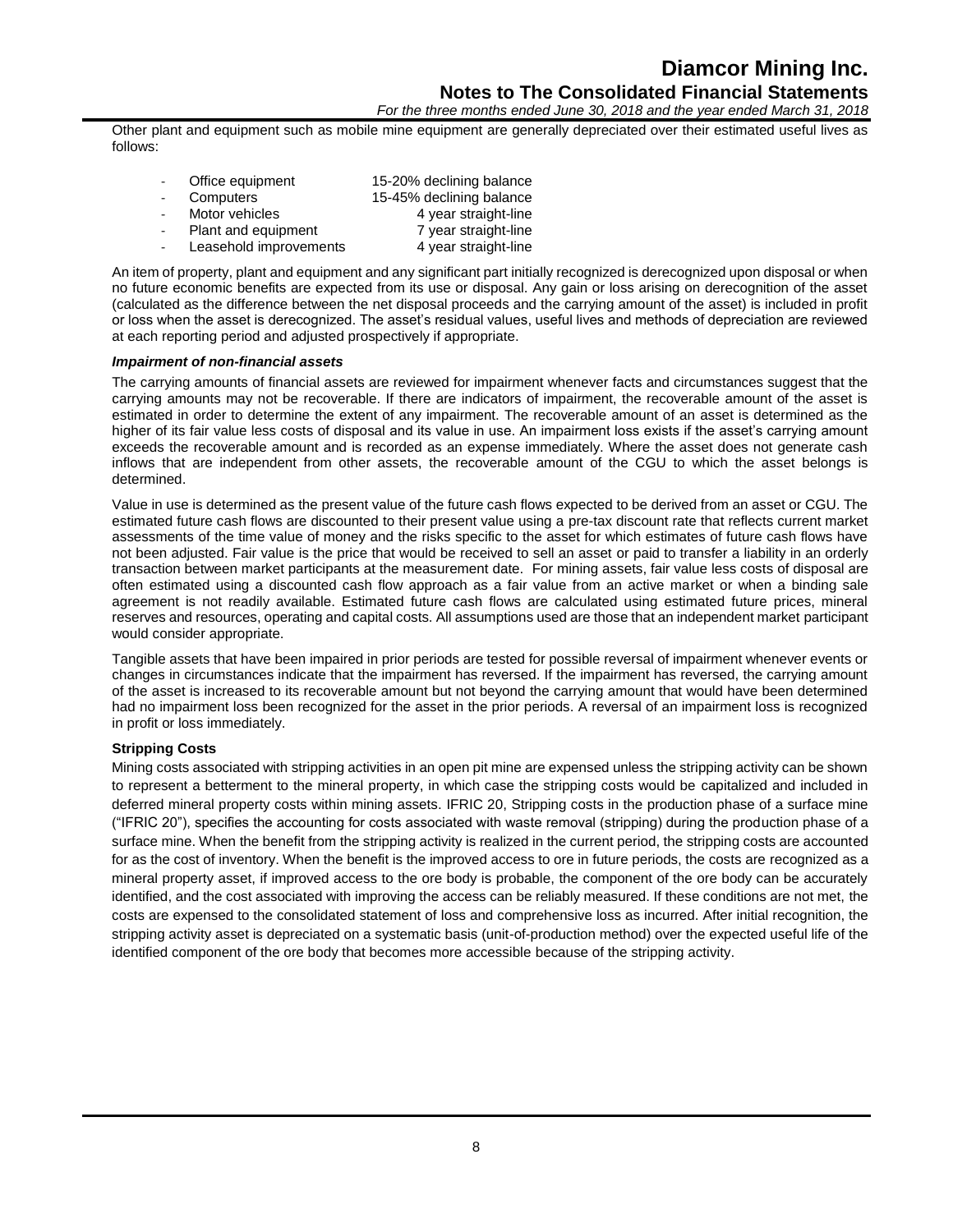# **Major Maintenance and Repairs**

Expenditure on major maintenance refits or repairs comprises the cost of replacement assets or parts of assets and overhaul costs. When an asset, or part of an asset that was separately depreciated, is replaced and it is probable that future economic benefits associated with the new asset will flow to the Group through an extended life, the expenditure is capitalized. The unamortized value of the existing asset or part of the existing asset that is being replaced is expensed. Where part of the existing asset was not separately considered as a component, the replacement value is used to estimate the carrying amount of the replaced asset, which is immediately written off. All other day-to-day maintenance costs are expensed as incurred.

# **Operating leases**

Minimum rent payments under operating leases, including any rent-free periods and/or construction allowances, are recognized on a straight-line basis over the term of the lease and included in net profit or loss.

# *Decommissioning liability*

The Group assesses its decommissioning liability each reporting period. Significant estimates and assumptions are made in determining the provision for mine rehabilitation as there are numerous factors that will affect the ultimate liability payable. These factors include estimates of the extent and costs of rehabilitation activities, technological changes, regulatory changes, and cost. These uncertainties may result in future actual expenditure differing from the amounts currently provided. The provision at reporting date represents management's best estimate of the present value of the future rehabilitation costs required. Changes to estimated future costs are recognized in the consolidated statement of financial position by either increasing or decreasing the rehabilitation liability and rehabilitation asset if the initial estimate was originally recognized as part of an asset measured in accordance with IAS 16 *Property, Plant and Equipment* ("IAS 16"). Any reduction in the rehabilitation liability and therefore any deduction from the rehabilitation asset may not exceed the carrying amount of that asset. If it does, any excess over the carrying value is taken immediately to profit or loss. If the change in estimate results in an increase in the rehabilitation liability and therefore an addition to the carrying value of the asset, the entity is required to consider whether this is an indication of impairment of the asset as a whole and test for impairment in accordance with IAS 36 *Impairment of Assets ("IAS 36")*. If, for mature mines, the revised mine assets net of rehabilitation provisions exceeds the recoverable value, that portion of the increase is charged directly to profit or loss. For closed sites, changes to estimated costs are recognized immediately in profit or loss. Also, rehabilitation obligations that arose as a result of the production phase of a mine are expensed as incurred.

# *Foreign currency translation*

The consolidated financial statements are presented in Canadian dollars, which is the Company's functional currency. Transactions in foreign currencies are initially recorded in the functional currency, at the respective functional currency rates prevailing at the date of the transaction. Monetary assets and liabilities denominated in foreign currencies are retranslated at the spot rate of exchange ruling at the reporting date. All differences are taken to profit or loss. Non-monetary items that are measured in terms of historical cost in a foreign currency are translated using the exchange rate as at the date of the initial transaction.

The financial results of Group entities that have a functional currency different from the presentation currency are translated into the presentation currency. The presentation currency of the Company is Canadian Dollars. The functional currency of all the subsidiaries is the South African Rand. Income and expenditure transactions of foreign operations are translated at the average rate of exchange for the year except for significant individual transactions which are translated at the rate of exchange in effect at the transaction date.

All assets and liabilities, including fair value adjustments are translated into the presentation currency at the rate of exchange ruling at the reporting date. Differences arising on translation from the reporting date are recognized in accumulated other comprehensive loss.

When the settlement of a monetary item receivable from or payable to a foreign operation is neither planned nor likely in the foreseeable future, foreign exchange gains or losses arising from such a monetary item are considered to form part of the net investment in a foreign operation and are recognized in accumulated other comprehensive loss. On disposal of part or all of the operations, the proportionate share of the related cumulative gains or losses previously recognized in other comprehensive loss through the consolidated statement of loss and comprehensive loss are included in determining the profit or loss on disposal of that operation recognized in profit or loss.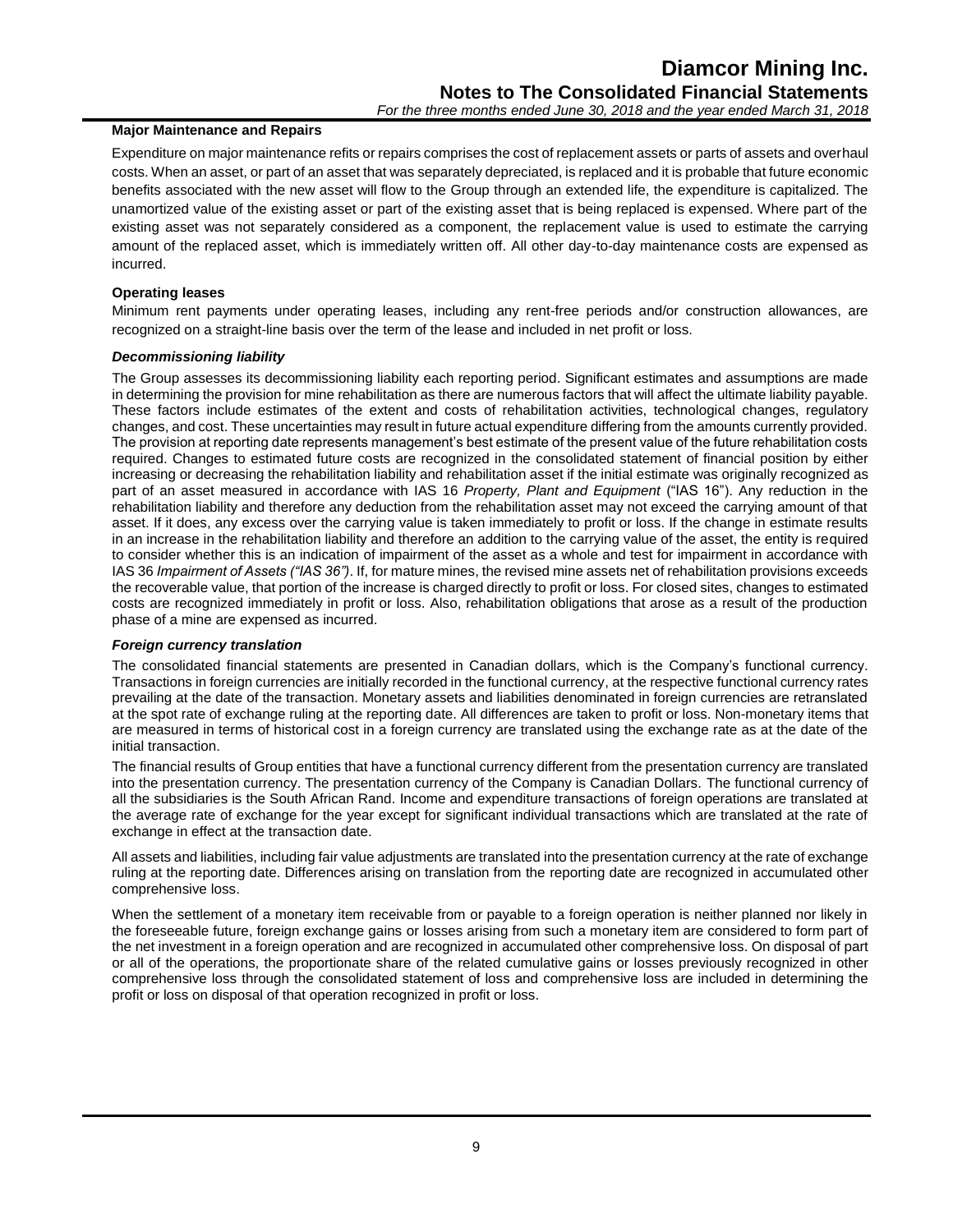# *Financial instruments*

Financial instruments are classified as at fair value through profit or loss, loans and receivables, held-to-maturity, availablefor-sale, other financial liabilities or as derivatives designated as hedging instruments in an effective hedge, as appropriate. The Group determines the classification of its financial instruments at initial recognition. All financial instruments are recognized initially at fair value plus, in the case of financial assets not at fair value through profit or loss, directly attributable transaction costs.

# *Subsequent measurement*

The subsequent measurement of financial instruments depends on their classification as follows:

#### *Financial instruments at fair value through profit or loss*

Financial instruments at fair value through profit or loss include financial instruments held for trading and financial instruments designated upon initial recognition at fair value through profit or loss. Financial instruments are classified as held for trading if they are acquired for selling or repurchasing in the near term. Financial instruments at fair value through profit or loss are carried in the consolidated statement of financial position at fair value with changes in fair value recognized in finance income or finance costs in profit or loss. Transaction costs are expensed. Instruments in this category include cash and cash equivalents and restricted cash

# *Loans and receivables*

Loans and receivables are non-derivative financial assets with fixed or determinable payments that are not quoted in an active market. After initial measurement, such financial assets are subsequently measured at amortized cost using the effective interest rate ("EIR") method, less impairment. Amortized cost is calculated by considering any discount or premium on acquisition and fees or costs that are an integral part of the EIR. The EIR amortization is included in finance income in profit or loss. The losses arising from impairment are recognized in profit or loss in finance costs. The Group has designated accounts receivable as loans and receivables.

#### *Other financial liabilities*

Other financial liabilities are subsequently measured at amortized cost using the EIR method, with interest expense recognized on an effective yield basis. The Group's other financial liabilities include accounts payable, long-term debt and amount due to Nozala Investments.

#### *Equity instruments*

An equity instrument is any contract that evidences a residual interest in the assets of an entity after deducting all its liabilities. Equity instruments issued by the Group are recorded at the proceeds received, net of direct issue costs.

# *Taxation*

# *Income taxes*

Income tax expense comprises current income tax and deferred tax. Income tax is recognized in the consolidated statement of loss and comprehensive loss, except to the extent it relates to items recognized in other comprehensive income or directly in equity.

#### *Current income tax*

Current income tax expense is based on the results for the period as adjusted for items that are not taxable or not deductible. Current income tax is calculated using tax rates and laws that were enacted or substantively enacted at the end of the reporting period. Management periodically evaluates positions taken in tax returns with respect to situations in which applicable tax regulation is subject to interpretation. Provisions are established where appropriate on the basis of amounts expected to be paid to the tax authorities.

#### *Deferred tax*

Deferred tax is recognized, using the liability method, on temporary differences arising between the tax bases of assets and liabilities and their carrying amounts in the consolidated statement of financial position. Deferred tax is calculated using tax rates and laws that have been enacted or substantively enacted at the end of the reporting period, and which are expected to apply when the related deferred tax asset is realized, or the deferred tax liability is settled.

#### *Deferred tax liabilities:*

- are generally recognized for all taxable temporary differences;
- are recognized for taxable temporary differences arising on investments in subsidiaries except where the reversal of the temporary difference can be controlled, and it is probable that the difference will not reverse in the foreseeable future; and
- are not recognized on temporary differences that arise from goodwill which is not deductible for tax purposes.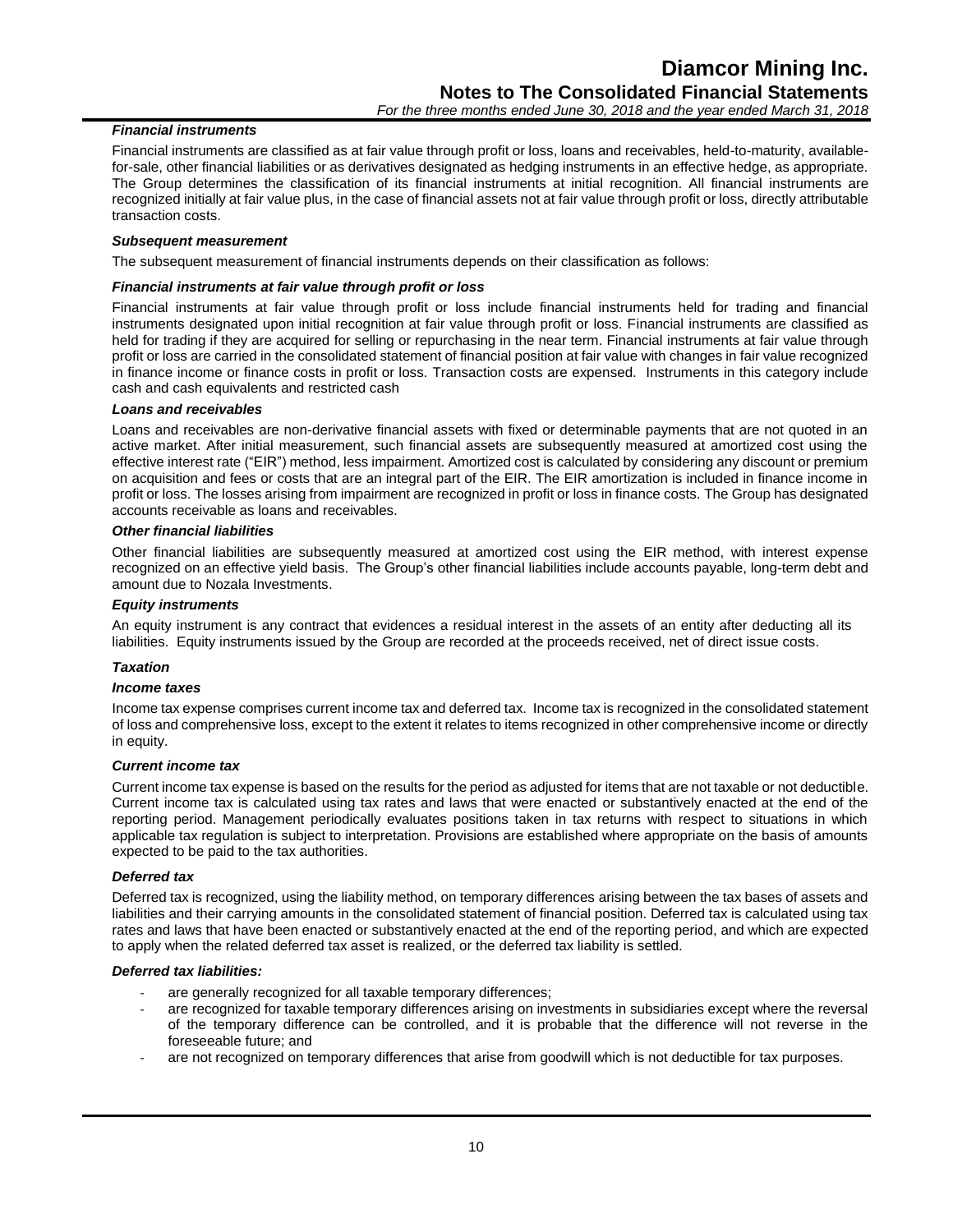#### *Deferred tax assets:*

- are recognized to the extent it is probable that taxable profits will be available against which the deductible temporary differences can be utilized; and
- are reviewed at the end of the reporting period and reduced to the extent that it is no longer probable that sufficient taxable profits will be available to allow all or part of the asset to be recovered.

#### *Non-controlling interest*

Non-controlling interest in the Company's less than wholly owned subsidiaries is classified as a separate component of equity. On initial recognition, non-controlling interests are measured at their proportionate share of the acquisition date fair value of identifiable net assets of the related subsidiary acquired by the Company. Subsequent to the acquisition date, adjustments are made to the carrying amount of non-controlling interests for the non-controlling interests' share of the changes to the subsidiary's equity. Adjustments to recognize the non-controlling interests' share of changes to the subsidiary's equity are made even if this results in the non-controlling interest having a deficit balance.

#### *Revenue recognition*

Revenue is recognized to the extent it is probable that the economic benefits will flow to the Group and the revenue can be reliably measured. Revenue is measured at the fair value of the consideration received or receivable net of any sales commission, excluding discounts, rebates, and sales taxes or duty. Revenue from the sale of goods is recognized when the significant risks and rewards of ownership have been transferred, which is considered to occur when title passes to the customer.

#### *Share-based compensation*

The Group uses the fair value method of accounting for all share-based compensation, including options granted under the Group's incentive stock option plan. Compensation expense for options granted is determined based on the estimated fair values of the stock options at the time of grant and the fair value of stock options is determined on their grant date using a Black-Scholes valuation model, the cost of which is recognized over the vesting periods of the respective options. When option awards vest in instalments over the vesting period, each instalment is accounted for as a separate arrangement. Forfeitures are estimated throughout the vesting period based on experience and future expectations, and adjusted upon actual option vesting

Share-based compensation expense is recorded as a charge to operations with a corresponding credit to contributed surplus. Consideration paid for shares on the exercise of options is credited to share capital. If vested options expire, previously recognized compensation expense associated with such stock options is not reversed.

#### *Loss per share*

Basic loss per share is calculated by dividing the loss attributable to ordinary equity holders after adjusting for non-controlling interests (the numerator) by the weighted average number of ordinary shares outstanding (the denominator) during the period. The denominator (number of units) is calculated by adjusting the shares in issue at the beginning of the period by the number of shares bought back or issued during the period, multiplied by a time-weighting factor.

Diluted loss per share is calculated by adjusting the loss and number of shares for the effects of dilutive options and other dilutive potential units. The effects of anti-dilutive potential units are ignored in calculating diluted EPS. All stock options and warrants are considered anti-dilutive when the Group is in a loss position.

# **New and amended accounting standards**

Certain new standards, interpretations, amendments and improvements to existing standards were issued by the IASB or IFRS Interpretation Committee. The Group intends to adopt those standards when they become effective. The Group has yet to assess the full impact of these standards.

- IFRS 15, "Revenue from contracts with customers", replaces the existing revenue recognition guidance with a new framework to determine the timing and measurement of revenue, providing users of the financial statements more information and relevant disclosures. IFRS 15 is effective for annual periods beginning on or after January 1, 2018, with early adoption permitted. The Group has not yet assessed the impact of the new standard.
- IFRS 9, "Financial Instruments", addresses requirements for the classification and measurement of financial instruments, impairment methodology and hedge accounting. The IASB set a mandatory effective date for annual periods beginning on or after January 1, 2018. The Group has not yet assessed the impact of the new standard.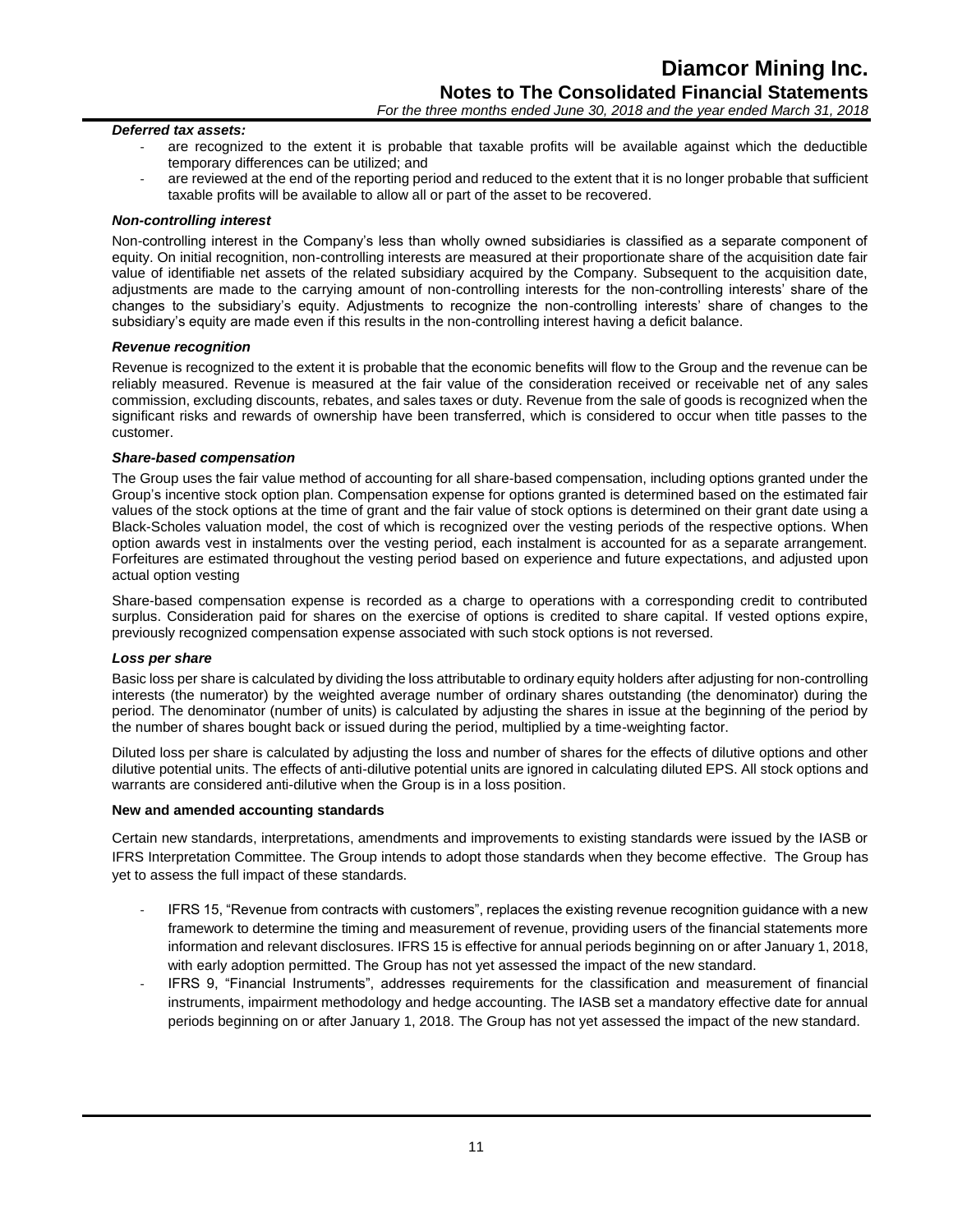# **Diamcor Mining Inc. Notes to The Consolidated Financial Statements**

*For the three months ended June 30, 2018 and the year ended March 31, 2018*

- In January 2016, the IASB issued IFRS 16, Leases ("IFRS 16"), which replaces IAS 17, Leases and its associated interpretative guidance. IFRS 16 applies a control model to the identification of leases, distinguishing between a lease and a services contract based on whether the customer controls the assets being leased. For those assets determined to meet the definition of a lease, IFRS 16 introduces significant changes to the accounting by lessees, introducing a single, on-balance sheet accounting model that is similar to current finance lease accounting, with limited exceptions for short-term leases or leases of low value assets. Lessor accounting remains similar to current accounting practice. The standard is effective for annual periods beginning on or after January 1, 2019, with early application permitted for entities that have also adopted IFRS 15. The Group has not yet assessed the impact of the final standard.
- IFRS 2 Share-based payments
- The amendment clarifies the measurement basis for cash-settled share-based payments and the accounting for modifications that change an award from cash-settled to equity-settled. It also introduces an exception to the principles in IFRS 2 that will require an award to be treated as if it was wholly equity-settled, where an employer is obliged to withhold an amount for the employee's tax obligation associated with a share-based payment and pay that amount to the tax authority.
- The completed version of IFRS 2 is effective for annual periods beginning on or after January 1, 2018, with early adoption permitted. Based on the Company's assessment, the Company does not expect this standard to have a significant measurement or disclosure impact on our financial statements.

# **3. Property, Plant and Equipment**

|                                 | Plant and   | Motor     | Office    |         |                      |             |
|---------------------------------|-------------|-----------|-----------|---------|----------------------|-------------|
|                                 | Equipment   | Vehicles  | Equipment |         | Computers Leaseholds | Total \$    |
| Cost                            |             |           |           |         |                      |             |
| Balance, March 31, 2017         | 12,383,844  | 244,216   | 97,617    | 69,216  | 33,090               | 12,827,983  |
| Additions                       | 345,462     |           | 418       |         |                      | 345,880     |
| <b>Disposals</b>                | (3,723)     |           |           |         |                      | (3,723)     |
| Translation adjustments         | 1,196,288   | 23,600    | 6,371     | 1,274   |                      | 1,227,533   |
| Balance, March 31, 2018         | 13,921,871  | 267,816   | 104,406   | 70,490  | 33,090               | 14,397,673  |
| <b>Additions</b>                | 33,879      |           |           |         |                      | 33,879      |
| <b>Disposals</b>                |             |           |           |         |                      |             |
| Translation adjustments         | (1,671,955) | (32, 163) | (8, 733)  | (1,739) |                      | (1,714,590) |
| <b>Balance, June 30, 2018</b>   | 12,283,795  | 235,653   | 95,673    | 68,751  | 33,090               | 12,716,962  |
| <b>Accumulated Depreciation</b> |             |           |           |         |                      |             |
| Balance, March 31, 2017         | 3,122,507   | 151,931   | 55,350    | 59,829  | 33,090               | 3,422,707   |
| Depreciation                    | 1,304,583   | 35,082    | 6,023     | 1,461   |                      | 1,347,149   |
| Disposals                       | (3, 165)    |           |           |         |                      | (3, 165)    |
| <b>Translation adjustments</b>  | 430,698     | 18,150    | 3,086     | 601     |                      | 452,535     |
| Balance, March 31, 2018         | 4,854,623   | 205,163   | 64,459    | 61,891  | 33,090               | 5,219,226   |
| Depreciation                    | 289,763     | 8,976     | 1,311     | 266     |                      | 300,316     |
| <b>Disposals</b>                |             |           |           |         |                      |             |
| Translation adjustments         | (601,278)   | (25, 205) | (4,267)   | (825)   |                      | (631, 575)  |
| <b>Balance, June 30, 2018</b>   | 4,543,108   | 188,934   | 61,503    | 61,332  | 33,090               | 4,887,967   |
| Net book value, March 31, 2018  | 9,067,248   | 62,653    | 39,947    | 8,599   |                      | 9,178,447   |
| Net book value, June 30, 2018   | 7,740,687   | 46,719    | 34,170    | 7,419   |                      | 7,828,995   |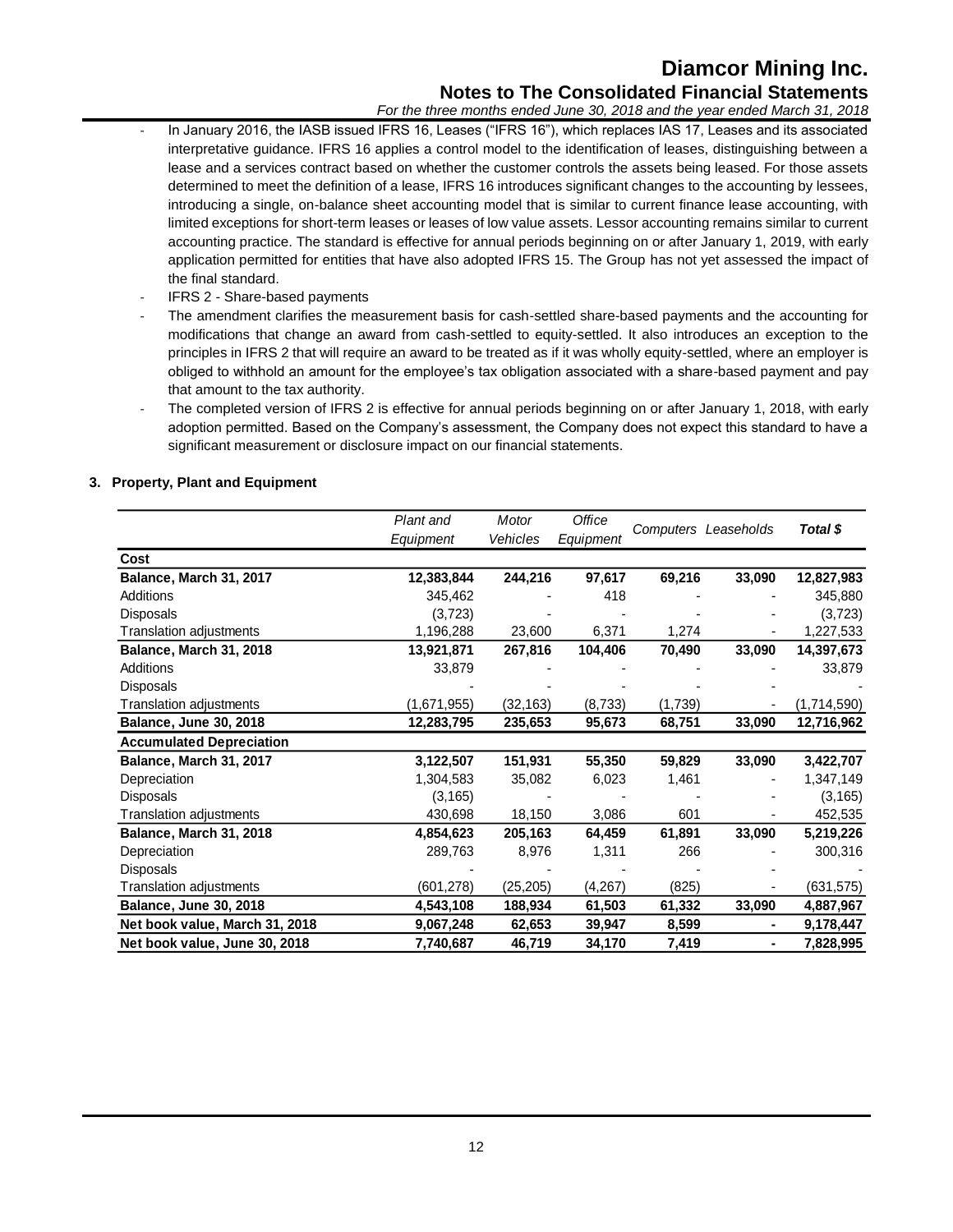*For the three months ended June 30, 2018 and the year ended March 31, 2018*

# **4. Long-Term Debt and Due to Nozala Investments**

# *Long-term debt*

Long-term debt consists of the following:

|                                       | <b>Maturity Date</b> | June 30, 2018            | March 31, 2018 |
|---------------------------------------|----------------------|--------------------------|----------------|
| Term loan 2 (b)                       | June 20, 2019        | 2,276,478                | 2,226,124      |
| Convertible debenture 2 (c)           | June 20, 2019        | 1,517,652                | 1,484,084      |
| Total debt including accrued interest |                      | 3,794,129                | 3,710,208      |
| Less: current portion due in one year |                      | 3,794,129                | 3,197,686      |
| Long-term portion                     |                      | $\overline{\phantom{0}}$ | 512,522        |

- a) Term loan 1 was issued in March 2011, bore interest at an annual fixed rate of 7% and had a 5-year term with payments commencing in April 2013. In January 2016, the Group and Tiffany & Co. agreed to defer any remaining payments on the loan until July 2016. The interest rate on the loan will remain at 9%, at which time the principal and interest is payable monthly at \$142,992 in accordance with a 16-month amortization schedule. The Group has the right to repay the outstanding principal and any accrued and unpaid interest under this loan at any time without notice or penalty. In February 2017, the Group and Tiffany & Co. agreed to a payment deferral until June 2017 at which time the loan was paid in full.
- b) Term loan 2 was issued in November 2012, bears interest at an annual fixed rate of 9% and had a 5-year term with payments expected to start in January 2014. On February 4, 2014, December 31, 2014 and again in January 2016, the Group and Tiffany & Co. agreed to defer any payments on the \$2,400,000 term loan until July 2016. This loan is secured by a promissory note until July 2016, at which time principal and interest is payable monthly at \$104,059 in accordance with a 36-month amortization schedule. The Group has the right to repay the outstanding principal and any accrued and unpaid interest under this loan at any time without notice or penalty. In February 2017, the Group and Tiffany & Co. agreed to a payment deferral until June 2017 at which time the outstanding payments were made and scheduled payments recommenced. In September 2017, the Group and Tiffany & Co. informally agreed to suspend and accrue the ongoing payments to allow the Company to conserve operating capital in the short-term. The recommencement of scheduled payments is targeted by the Group for fiscal 2019.
- c) Convertible debenture 2 was issued in November 2012, bears interest at an annual fixed rate of 9% and had a 5-year term. On February 4, 2014, December 1, 2014 and again in January 2016 the Group and Tiffany & Co. agreed to defer any payments on the \$1,600,000 convertible debenture until July 2016. The Group was required to make blended monthly payments of \$69,372 commencing in July 2016. The principal amount and accrued interest is convertible by the holder into common voting shares of the Group at \$1.60 per share. The value attributed to the equity conversion option was nil. The Group has the right to repay the outstanding principal and any accrued and unpaid interest, without penalty, on not less than 30 days' notice and subject to the conversion rights contained in the convertible debenture. In February 2017, the Group and Tiffany & Co agreed to a payment deferral until June 2017 at which time the outstanding payments were made, and scheduled payments recommenced. In September 2017, the Group and Tiffany & Co. informally agreed to suspend and accrue the ongoing payments to allow the Company to conserve operating capital in the short-term. The recommencement of scheduled payments is targeted by the Group for fiscal 2019.
- d) Term loan 1 and 2 and convertible debenture 2 are secured by a general security agreement which states the loans are secured by 100% of the general assets of the Group.

The blended payments on long-term debt in each of the next two fiscal years are estimated as follows:

| 2018-2019 | 3,407,821 |
|-----------|-----------|
| 2019-2020 | 520,293   |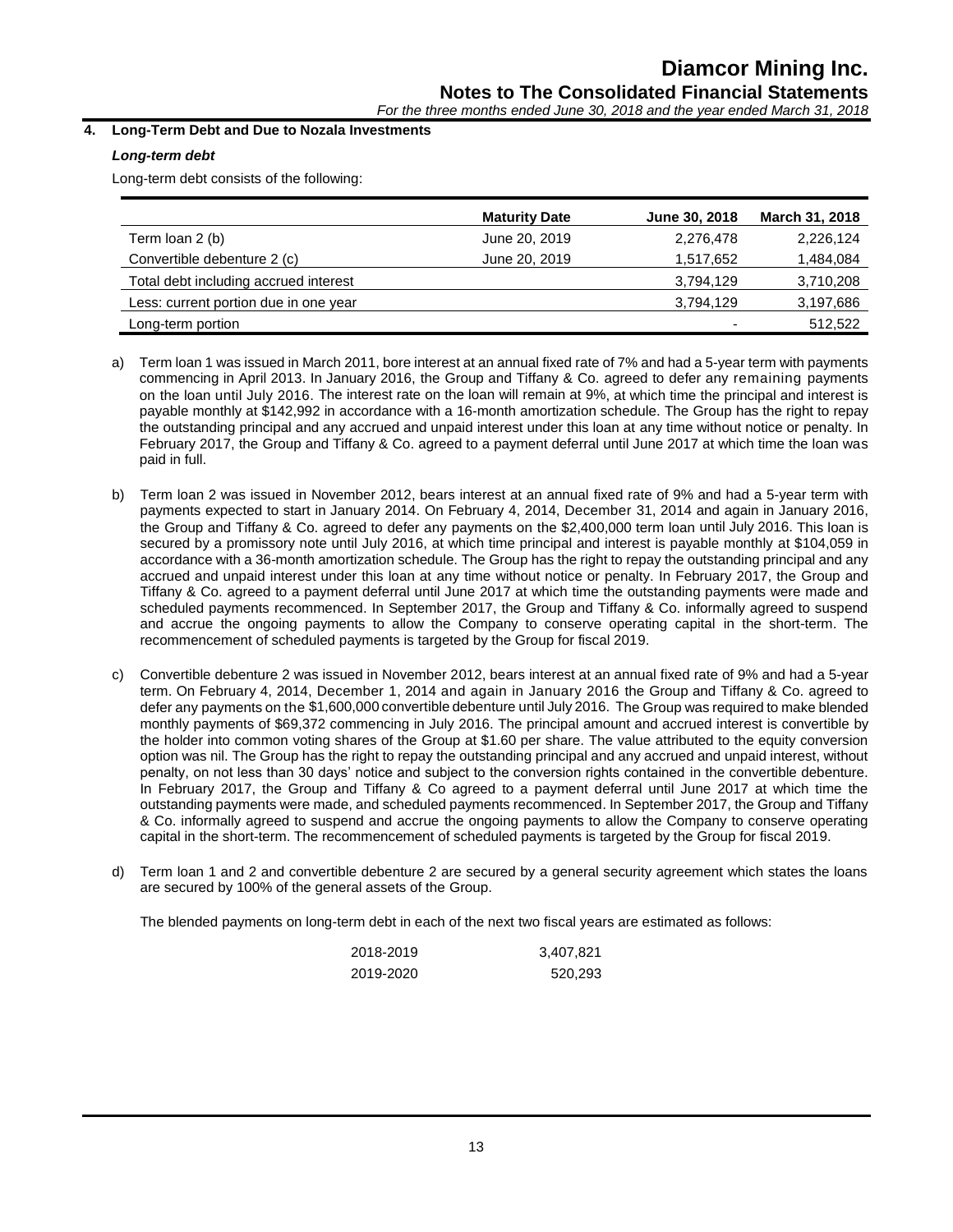# *Due to Nozala Investments*

The amount due to Nozala Investments (a related party, which owns 30% shareholding interest in DMI Minerals South Africa (Pty) Ltd.) of \$1,553,275 (March 31, 2018 - \$1,708,779) carries a floating interest rate of 13.00% (South African prime plus 3%), unsecured, currently has no set terms of repayment and is not expected to be repaid in the following fiscal year. The lender has agreed not to demand repayment for a period of 12 months until March 31, 2019. The loan amount received is principally being used for the ongoing operations of DMI Minerals South Africa (Pty) Ltd., including the purchase of certain mineral rights and assets from De Beers Consolidated Mines Limited. The loan is denominated in South African Rand and no payments were made in the period ended June 30, 2018 or the year ended March 31, 2018. The loan is subordinated and ranks behind the claims of all external creditors of DMI Minerals South Africa (Pty) Ltd. until the fair value of its assets exceeds its liabilities.

# **5. Decommissioning Liability**

The total decommissioning liability was based on the Group's estimated costs to reclaim and abandon the mines and facilities. The Group has estimated the costs related to the decommissioning liability based on the South African Department of Mineral Reserves estimate of required decommissioning costs, adjusted for inflation. The Group has estimated the net present value of the decommissioning obligation to be \$262,319 (March 31, 2018 - \$296,084) based on an undiscounted total future liability of \$422,850. The decommissioning liability was based on using a South African inflation rate of 5.20%. The long-term portion of the liability was discounted using a South African risk-free rate of 8.20%. These costs are expected to be incurred in approximately 5 years.

The continuity of the decommissioning liability as at June 30 2018:

|                                             |    | June 30, 2018 |   | March 31, 2018 |
|---------------------------------------------|----|---------------|---|----------------|
| Balance, beginning of year                  | \$ | 296.084       | S | 284,326        |
| Change in estimate                          |    | (3,703)       |   | (39, 388)      |
| Accretion recorded during the period / year |    | 5,617         |   | 25,084         |
| Translation adjustment                      |    | (35, 679)     |   | 26,062         |
|                                             | S  | 262,319       |   | 296,084        |

# **6. Share Capital**

|                                                             | Number of Shares | Amount            |
|-------------------------------------------------------------|------------------|-------------------|
| Authorized:<br>Unlimited common voting shares, no par value |                  |                   |
| Issued:                                                     |                  |                   |
| Balance, March 31, 2017                                     | 49,702,714       | 28,088,222<br>\$. |
| Private Placement (net of fees) (a)                         | 4,956,909        | 3,189,815         |
| Balance, March 31, 2018                                     | 54,659,623       | 31,278,037<br>SS. |
| Private Placement (net of fees) (b)                         | 5,715,950        | 1,692,287         |
| Balance, June 30, 2018                                      | 60,375,573       | 32,970,324<br>\$. |

The weighted average number of shares outstanding for the period was 55,294,729 (53,712,181 in fiscal year 2018). Loss per share is calculated as the net loss attributable to the equity holders of the parent divided by the weighted average of shares outstanding at the end of the year.

- a)  $4.956,909$  units were issued at a price of \$0.85 in a private placement completed on June  $9<sup>th</sup>$ , 2017. Each unit comprised a common share and a half warrant, each warrant was valued at \$0.3607
- b) 5,715,950 units were issued at a price of \$0.35 in a private placement completed on June  $20<sup>th</sup>$ , 2018. Each unit comprised a common share and a half warrant, each warrant was valued at \$0.1070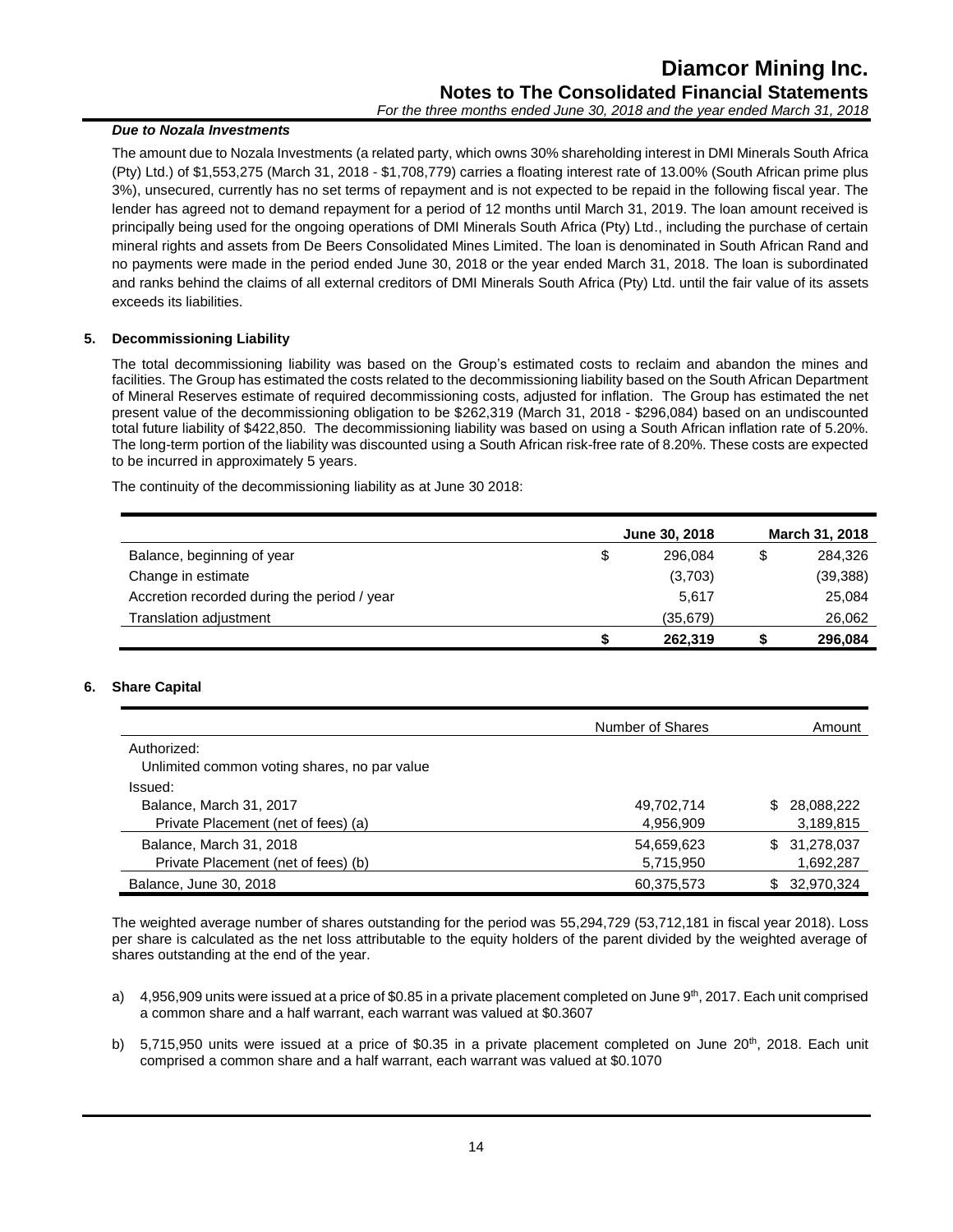*For the three months ended June 30, 2018 and the year ended March 31, 2018*

# *Warrants*

The following table summarizes the activity with respect to warrants issued, exercised and expired during the year.

|                                | June 30, 2018         |                                              |                       | March 31, 2018                               |
|--------------------------------|-----------------------|----------------------------------------------|-----------------------|----------------------------------------------|
|                                | Number of<br>Warrants | Weighted<br>Average<br><b>Exercise Price</b> | Number of<br>Warrants | Weighted<br>Average<br><b>Exercise Price</b> |
| Outstanding, beginning of year | 7,104,523             | \$1.38                                       | 6,735,332             | \$1.56                                       |
| Warrants expired               |                       |                                              | (2, 216, 187)         | 1.74                                         |
| Warrants issued                | 2,863,169             | 0.60                                         | 2,585,378             | 1.20                                         |
| Outstanding, end of period     | 9,967,692             | \$1.15                                       | 7,104,523             | \$1.38                                       |
| Exercisable, end of period     | 9,967,692             | \$1.15                                       | 7,104,523             | \$1.38                                       |

|                            | <b>June 30, 2018</b>     | March 31, 2018  |
|----------------------------|--------------------------|-----------------|
| Balance, beginning of year | 2.789.514                | \$<br>3.407.043 |
| Warrants expired           | $\overline{\phantom{0}}$ | (1,550,202)     |
| Warrants issued            | 306,478                  | 932,673         |
| Balance, end of period     | 3,095,992                | 2,789,514       |

There were 2,863,169 warrants issued in the period ended June 30, 2018 as part of the private placement of units (2,585,378 March 31, 2018). The warrant valuation was calculated using the Black-Scholes pricing model with the following assumptions: zero dividend yield, expected volatility of 58% and risk-free rate of 01.92%. Warrant pricing models require the input of highly subjective assumptions including the expected price volatility. Changes in the subjective input assumptions can materially affect the fair value estimated, and therefore the existing models do not necessarily provide a reliable single measure of the fair value of the Group's warrants. The warrants issued in the period ended June 30, 2018 are exercisable for a period of three years from the date of issue.

The Company may modify the terms of warrants originally granted. When modifications exist, the Company will maintain the original fair value of the warrant.

| Number of warrants<br>outstanding<br>and exercisable | <b>Exercise Price</b> | Weighted average<br>remaining life | Expiry date       |
|------------------------------------------------------|-----------------------|------------------------------------|-------------------|
| 1,566,800                                            | \$1.25                | .50                                | December 30, 2018 |
| 2,952,345                                            | \$1.60                | 1.17                               | August 31, 2019   |
| 2,585,378                                            | \$1.20                | 1.98                               | June 9, 2020      |
| 2,863,169                                            | \$0.60                | 2.97                               | June 20, 2021     |
| 9,967,692                                            |                       |                                    |                   |

The following warrants were outstanding at June 30, 2018: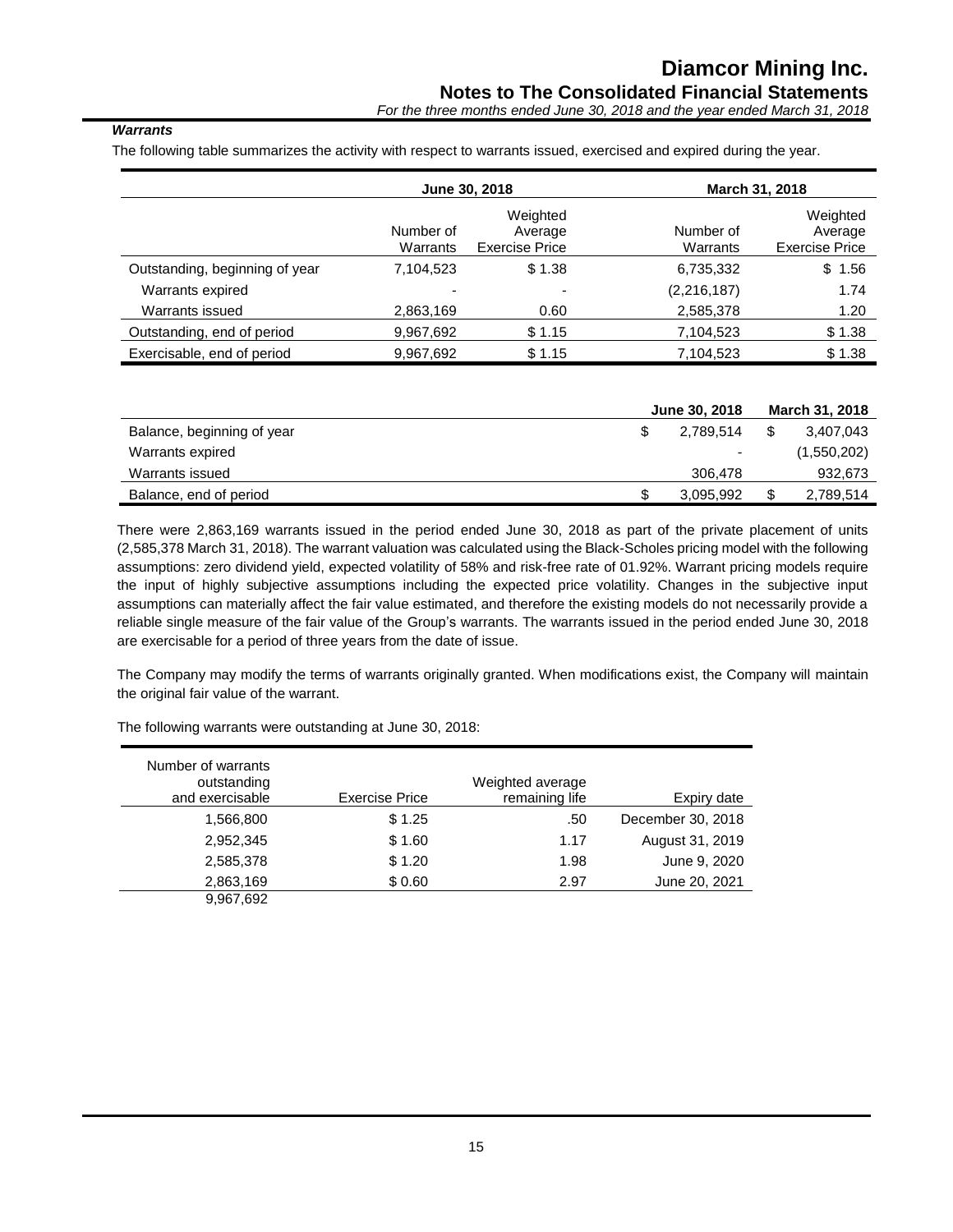# *Stock options*

The Group amended a formal stock option plan on December 18, 2015 and follows the TSX Venture Exchange (the "Exchange") policy under which it is authorized to grant options to Directors, employees and consultants to acquire up to 8,622,233 of its issued and outstanding common shares. Under the policy, the exercise price of each option is equal to the market price of the Group's stock, less applicable discounts permitted by the Exchange, as calculated on the date of grant. The options can be granted for a maximum term of 5 years.

The following table summarizes the activity with respect to options granted and exercised during the year.

|                                |                   | June 30, 2018                                    |                      | <b>March 31 2018</b>                             |
|--------------------------------|-------------------|--------------------------------------------------|----------------------|--------------------------------------------------|
|                                | Number of options | <b>Weighted Average</b><br><b>Exercise Price</b> | Number of<br>Options | <b>Weighted Average</b><br><b>Exercise Price</b> |
| Outstanding, beginning of year | 5,320,000         | \$1.14                                           | 6,320,000            | \$1.12                                           |
| Options cancelled              | (120,000)         | \$1.35                                           | (1,000,000)          | \$1.10                                           |
| Outstanding, end of period     | 5,200,000         | \$1.14                                           | 5,320,000            | \$1.14                                           |
| Exercisable, end of period     | 5,200,000         | \$1.14                                           | 5,320,000            | \$1.14                                           |

The following stock options were outstanding at June 30, 2018:

| Number of options outstanding |                | Weighted average |                |
|-------------------------------|----------------|------------------|----------------|
| and exercisable               | Exercise Price | remaining life   | Expiry date    |
| 1,150,000                     | \$1.25         | .10              | August 6, 2018 |
| 1,000,000                     | \$1.40         | .75              | March 31, 2019 |
| 100,000                       | \$1.15         | .09              | August 1, 2018 |
| 400,000                       | \$1.00         | 2.67             | March 2, 2021  |
| 2,550,000                     | \$1.00         | 2.73             | March 21, 2021 |
| 5,200,000                     |                |                  |                |

The following stock options were outstanding at March 31, 2018:

|                | Weighted average |                | Number of options outstanding |
|----------------|------------------|----------------|-------------------------------|
| Expiry date    | remaining life   | Exercise Price | and exercisable               |
| August 6, 2018 | .35              | \$1.25         | 1,150,000                     |
| March 31, 2019 | 1.00             | \$1.40         | 1,000,000                     |
| April 15, 2018 | .04              | \$1.35         | 120,000                       |
| August 1, 2018 | .34              | \$1.15         | 100,000                       |
| March 2, 2021  | 2.92             | \$1.00         | 400.000                       |
| March 21, 2021 | 2.98             | \$1.00         | 2,550,000                     |
|                |                  |                | 5,320,000                     |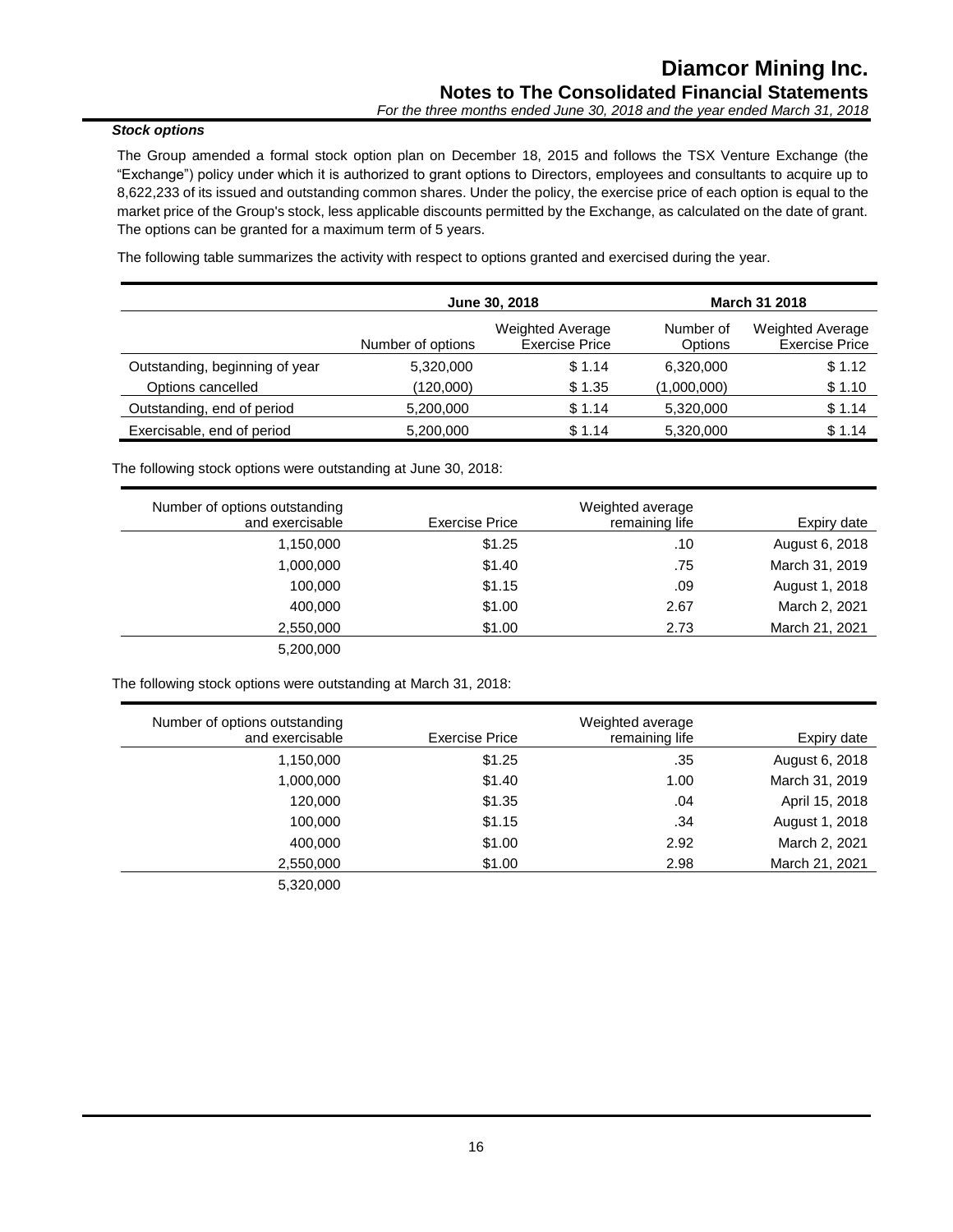# *Share-based compensation*

There were nil options issued by the Group in the period ended June 30, 2018 (nil in fiscal year 2018).

# **7. Contributed Surplus**

| Balance, March 31, 2017        | 8,898,224  |
|--------------------------------|------------|
| Expiry of warrants (note 6)    | 1,550,202  |
| <b>Balance, March 31, 2018</b> | 10,448,426 |
|                                |            |
| <b>Balance, June 30, 2018</b>  | 10,448,426 |

# **8. Related Party Transactions**

The Group paid or accrued the following to Directors, officers, and to companies controlled by Directors of the Group:

|                         | June 30, 2018            | March 31, 2018 |
|-------------------------|--------------------------|----------------|
| Salaries and consulting | \$107,400                | \$424,700      |
| Directors fees          | 18.000                   | 72,000         |
| Performance bonuses     | $\overline{\phantom{0}}$ | 77,500         |
|                         |                          |                |

As at June 30, 2018, the Group owed \$50,925 (March 31, 2018 - \$55,125) to Directors of the Group and companies controlled by a Director.

These transactions were in the normal course of operations and are measured at fair value at initial recognition.

# **9. Segmented Information**

The Group's primary business is the exploration and development of diamond properties in Africa so there is only one reportable operating segment. The reportable segments are those operations whose operating results are reviewed by the Chief Operating decision makers to make decisions about resources to be allocated to the segment and assess its performance provided those operations pass certain quantitative thresholds. Operations whose revenues, earnings or losses, or assets exceed 10% of the total consolidated revenue, earnings or losses, or assets are reportable segments. In order to determine reportable segments, management reviewed various factors, including geographical locations and managerial structure.

Details of identifiable assets by geographic segments are as follows:

|                |    | <b>Total Assets</b> | Property,<br>Plant and<br>Equipment | Cash and<br>Equivalents and<br><b>Restricted Cash</b> | <b>Other Assets</b> |
|----------------|----|---------------------|-------------------------------------|-------------------------------------------------------|---------------------|
| June 30, 2018  |    |                     |                                     |                                                       |                     |
| Canada         | \$ | 282.805             | \$<br>2,838                         | \$<br>220.430                                         | \$<br>59.537        |
| South Africa   |    | 9,031,219           | 7,826,157                           | 970,941                                               | 234,121             |
|                | S  | 9,314,024           | \$<br>7,828,995                     | \$<br>1,191,371                                       | \$<br>293,658       |
| March 31, 2018 |    |                     |                                     |                                                       |                     |
| Canada         | \$ | 176.249             | \$<br>3.047                         | \$<br>132,826                                         | \$<br>40.376        |
| South Africa   |    | 11,206,274          | 9,175,400                           | 1,239,050                                             | 791,824             |
|                | \$ | 11,382,523          | \$<br>9,178,447                     | 1,371,876                                             | \$<br>832,200       |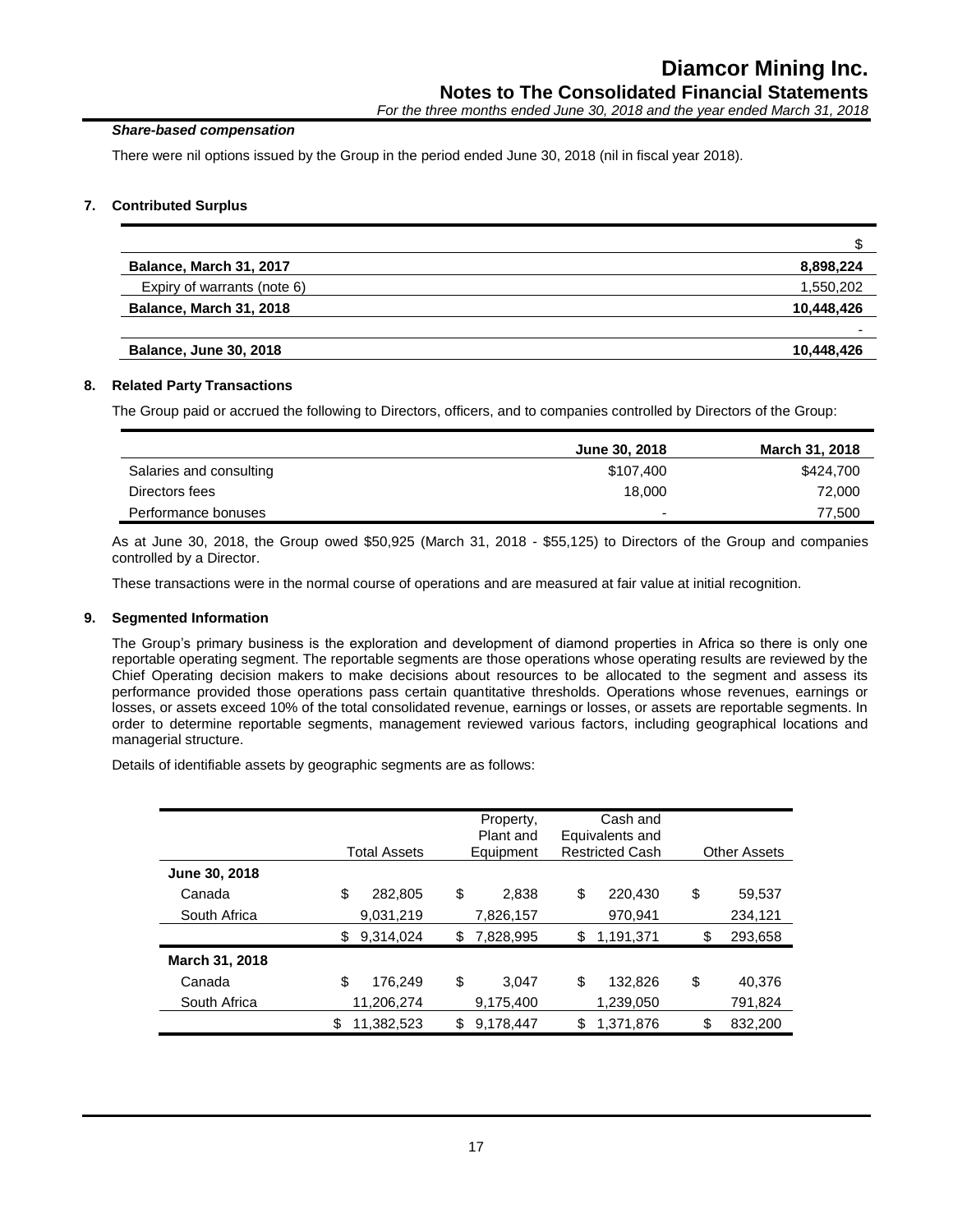# **10. Financial Instruments**

#### *Fair values*

IFRS defines fair value as the price that would be received to dispose of an asset or paid to transfer a liability in an orderly transaction between market participants at the measurement date. The Group classifies the fair value of the financial instruments according to the following hierarchy based on the amount of observable inputs used to value the instrument

- Level 1 Inputs to the valuation methodology are quoted prices for identical assets or liabilities in active markets.
- Level 2 Fair values of financial assets and liabilities in level 2 are based on inputs other than level 1. Inputs to the valuation methodology included quoted prices for identical assets or liabilities in active markets, and inputs that are observable for the asset or liability, either directly or indirectly, for substantially the full term of the financial instrument. Level 2 valuations are based on inputs, including quoted forward prices for commodities, time value and volatility factors, which can be substantially observed or corroborated in the marketplace.
- Level 3 Inputs to the valuation methodology are not based on observable market data.

The Group's financial instruments consist of cash and cash equivalents, restricted cash, accounts receivable, accounts payable, amounts due to Nozala Investments and long-term debt. The fair value of cash and cash equivalents and restricted cash, accounts receivable and accounts payable approximate their carrying values due to the short-term maturities of these items. The fair value of the Nozala Investments loan approximates its carrying value as the interest rate floats with prime. The fair value of the long-term debt approximates its carrying value as the interest rate is a market rate for similar instruments.

The Group's cash and cash equivalents and restricted cash have been assessed on the fair value hierarchy described above and are classified as Level 1.

#### *Financial risks*

The Group's activities result in exposure to a variety of financial risks, including risks related to credit, market risk (currency fluctuation and interest rates) and liquidity risk.

a) Credit risk

The Group is exposed to credit risk only with respect to uncertainties as to timing and collectability of accounts receivable, cash and cash equivalents and restricted cash. The Group mitigates credit risk through standard credit and reference checks. There are no material financial assets that the Group considers past due. The Group currently holds the majority of its cash and cash equivalents and restricted cash in large financial institutions in Canada and South Africa and does not expect any significant risk associated with those deposits. The accounts receivable are sales taxes refundable due from the Government of South Africa and Canada as well as trade receivables from diamond tenders; the Group does not foresee any significant risk in the collection of these accounts receivable.

The accounts receivable ageing amounts are as follows:

| June 30, 2018 |           | March 31, 2018       |           |
|---------------|-----------|----------------------|-----------|
| $0-30$ days   |           | $$185,311$ 0-30 days | \$550,684 |
| 31-90 days    | 28,889    | 31-90 days           | 53,735    |
| $120 + days$  | $\sim$    | $120 + days$         |           |
| <b>Total</b>  | \$214,200 | Total                | \$604,419 |

#### b) Interest rate

The Group is not exposed to any material interest rate risk as the Group's long-term debt has a fixed rate of interest, except for the Nozala Investments loan which has a variable rate of interest of South African prime rate plus 3%. A 1% change in the South African prime rate would result in interest expense changing by approximately \$4,100.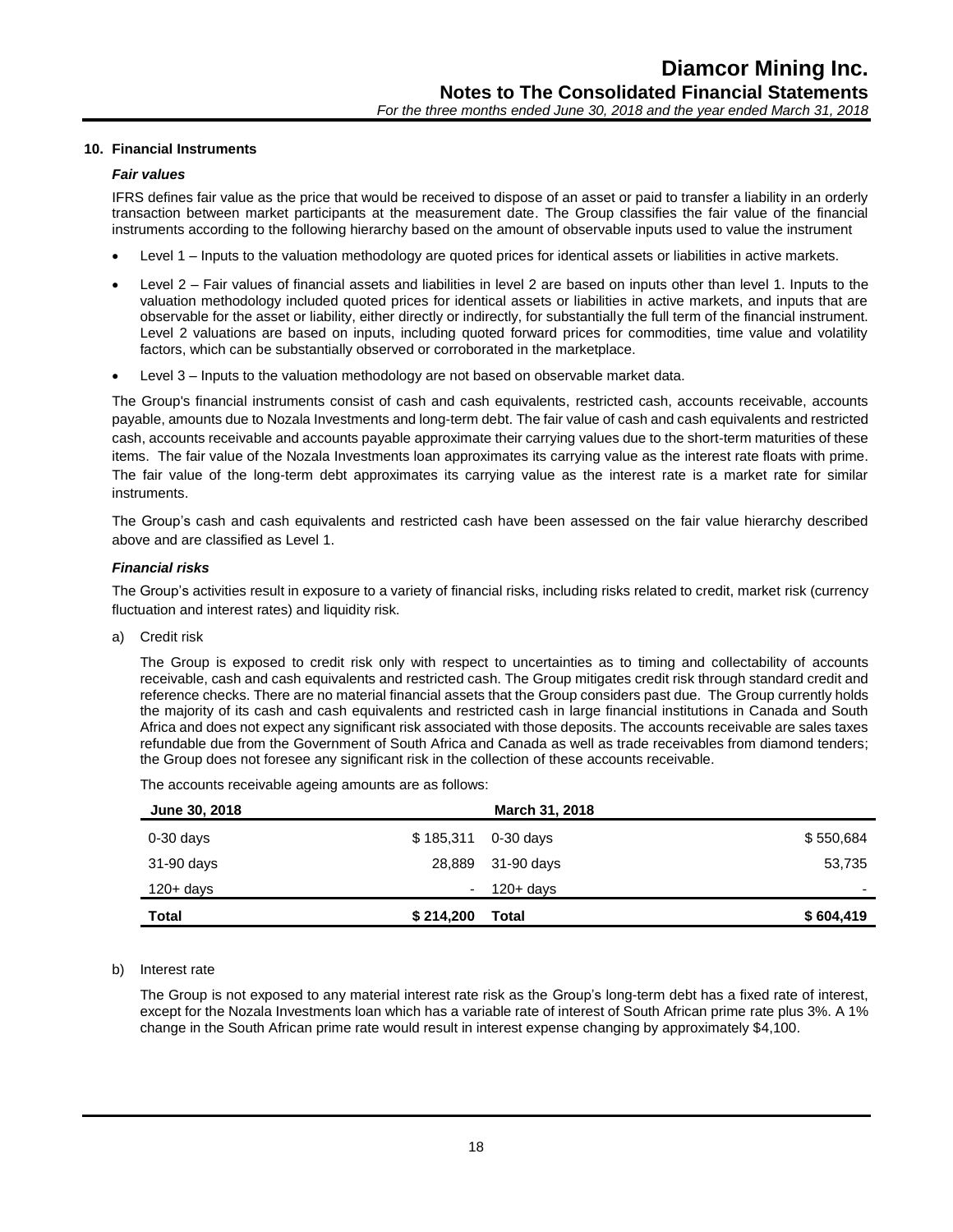# c) Foreign Currency risk

The Group is exposed to financial risk arising from fluctuations in foreign exchange rates and the degree of volatility of these rates. The Group does not use derivative instruments to reduce its exposure to foreign currency risk.

The Group's subsidiaries in South Africa operate using principally the United States Dollar and the South African Rand and as such may be negatively affected by fluctuations in foreign exchange rates when translating from the currency of measurement of the Group's subsidiaries to the Group's reporting currency. The Group's monetary assets and liabilities denominated in South African Rand include:

|                                               | June 30, 2018 | <b>March 31, 2018</b> |
|-----------------------------------------------|---------------|-----------------------|
| Cash and cash equivalents and restricted cash | \$970,941     | \$1,239,050           |
| Accounts receivable                           | 202,015       | 594,945               |
| Prepaids                                      | 369           | 782                   |
| Accounts payable                              | 620,023       | 1,716,794             |
| Long-term debt                                | 1,553,275     | 1,708,779             |

A 5% change in the South African Rand would result in total comprehensive loss changing by approximately \$46,000.

d) Liquidity risk

Liquidity risk is the risk that the Group will not be able to meet its financial obligations when they fall due. The Group manages this risk through management of its cash flow from operations and its capital structure. Based on senior Management's and the Board of Directors' review of ongoing operations, the Group may revise timing of capital expenditures, bank loans, including project specific loans, or issue equity or a combination thereof.

The Group's current financial liabilities of \$4,665,598 are payable within one year. The Group enters contractual obligations in the normal course of business operations. Management believes the Group's requirements for capital expenditures, working capital and ongoing commitments (including long-term debt) can be financed from existing cash, issuing equity, cash flow provided by operating activities, existing bank loans and by acquiring new project loans.

The table below summarizes the maturity profile of the Group's financial liabilities as at June 30, 2018 based on contractual undiscounted payments:

|                  | <b>Current</b> | Fiscal 2019 | <b>Fiscal 2020</b> |
|------------------|----------------|-------------|--------------------|
| Accounts payable | 871.469        | -           | -                  |
| Long-term debt   | 3.794.129      | 3,407,821   | 520,293            |
|                  | \$4,665,598    | \$3,407.821 | \$520,293          |

# e) Commodity price risk

Commodity price risk is the risk that the fair value or future cash flows will fluctuate because of changes in commodity prices. Commodity prices for diamonds are impacted by not only the relationship between the Canadian, United States Dollar and South African Rand, but also world economic events that dictate the levels of supply and demand. The Group is exposed to the risk of declining prices for diamonds resulting in a corresponding reduction in projected cash flow. Reduced cash flow may result in lower levels of capital being available for field activity, thus compromising the Groups' capacity to grow production. The Group did not have any fixed price commodity price contracts in place as at or during the period ended June 30, 2018 and the year ended March 31, 2018. The Groups' operational results and financial condition are largely dependent on the commodity price received for its diamond production. Diamond prices have fluctuated widely in recent years due to global and regional factors including supply and demand fundamentals, inventory levels, economic and geopolitical factors. A 5% change in the price of diamonds would result in total comprehensive loss changing by approximately \$9,700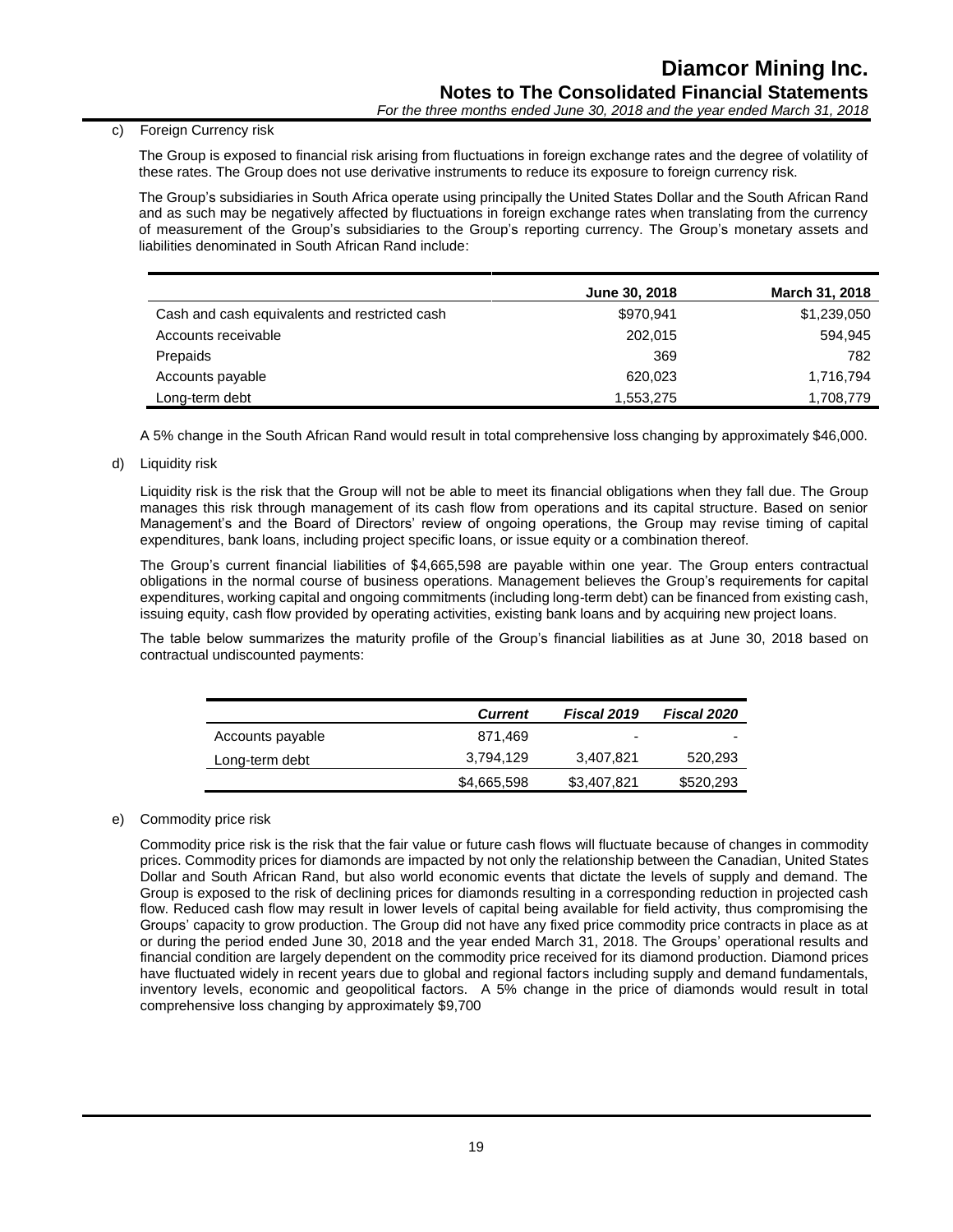# **11. Capital Management**

The Group's objectives when managing capital are: (i) to maintain a strong capital structure, which optimizes the cost of capital at acceptable risk; and (ii) to maintain investor, creditor and market confidence to sustain the future development of the business. The Group manages its capital structure and adjusts it considering changes in economic conditions and the risk characteristics of its underlying assets. The Group, from time-to-time, may adjust capital spending, issue new common shares, issue new debt or repay existing debt. The Group's capital is not subject to any restrictions.

The Group manages the following as capital:

|                      | June 30, 2018 | March 31, 2018 |
|----------------------|---------------|----------------|
| Working capital      | (3,929,864)   | (4,299,360)    |
| Long-term debt       | 3,794,129     | 3,710,208      |
| Shareholders' equity | 2,320,812     | 2,631,368      |

Working capital is calculated based on current assets less current liabilities.

# **12. Commitments**

The Group has a commitment to lease office space at a rate of \$3,469 per month. The lease expires in May 2022. The minimum lease payments under this lease are \$41,628 per year.

# **13. Accounts Payable**

Trade and other payables consist of the following components:

|                     | June 30, 2018 | <b>March 31, 2018</b> |
|---------------------|---------------|-----------------------|
| Trade Payables      | 848.085       | 1,954,186             |
| Salary and benefits | 23.384        |                       |
|                     | 871,469       | 1,954,186             |

Trade payables are non-interest bearing and are normally settled on 30-day terms.

# **14. Restricted Cash**

These amounts are encumbered by a guarantee by Standard Bank of South Africa Limited for certain rehabilitation obligations and electrical guarantees. The encumbered amount as at June 30, 2018 was \$749,295 (March 31, 2018 \$851,564).